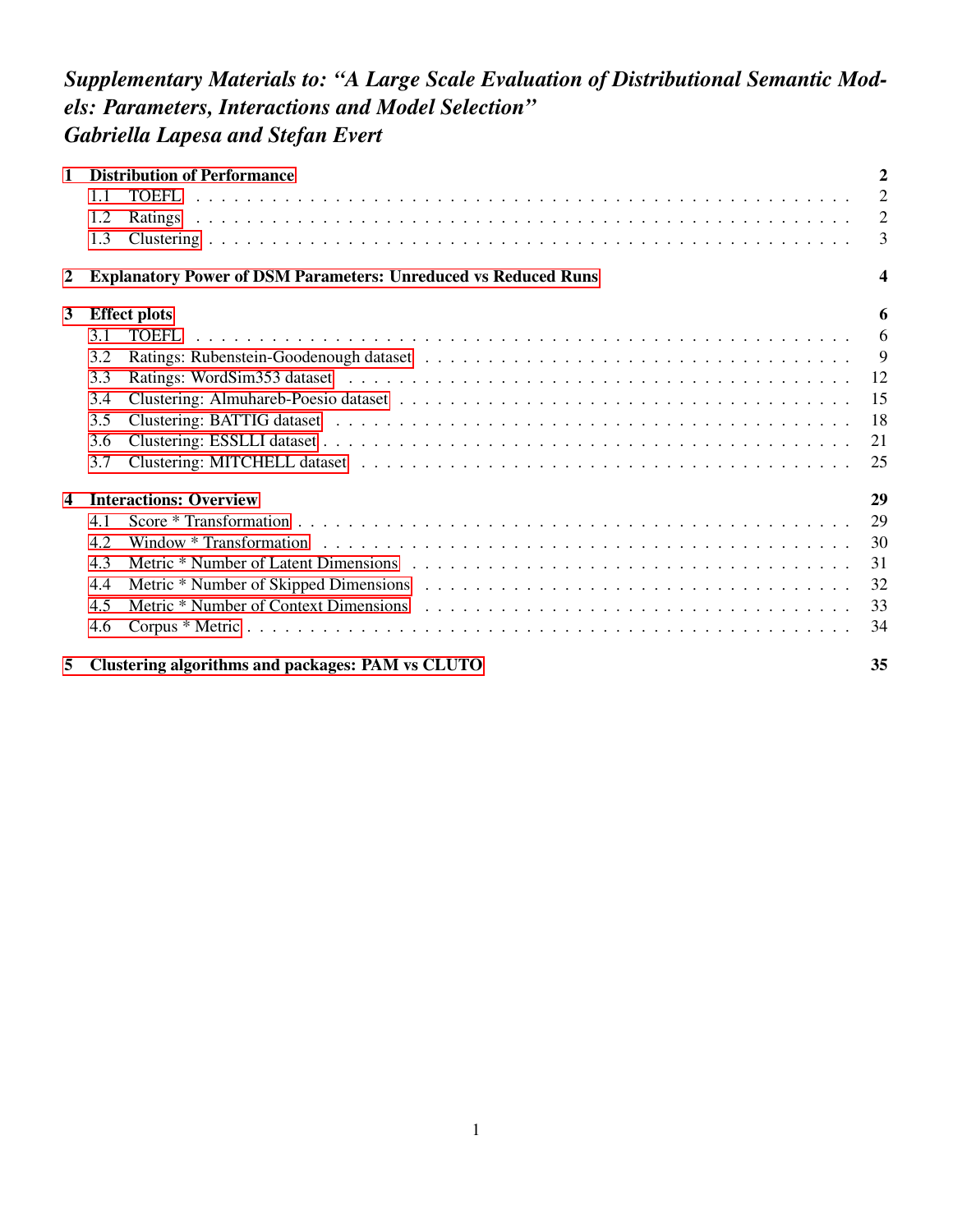## <span id="page-1-0"></span>1 Distribution of Performance

### <span id="page-1-1"></span>1.1 TOEFL





### <span id="page-1-2"></span>1.2 Ratings







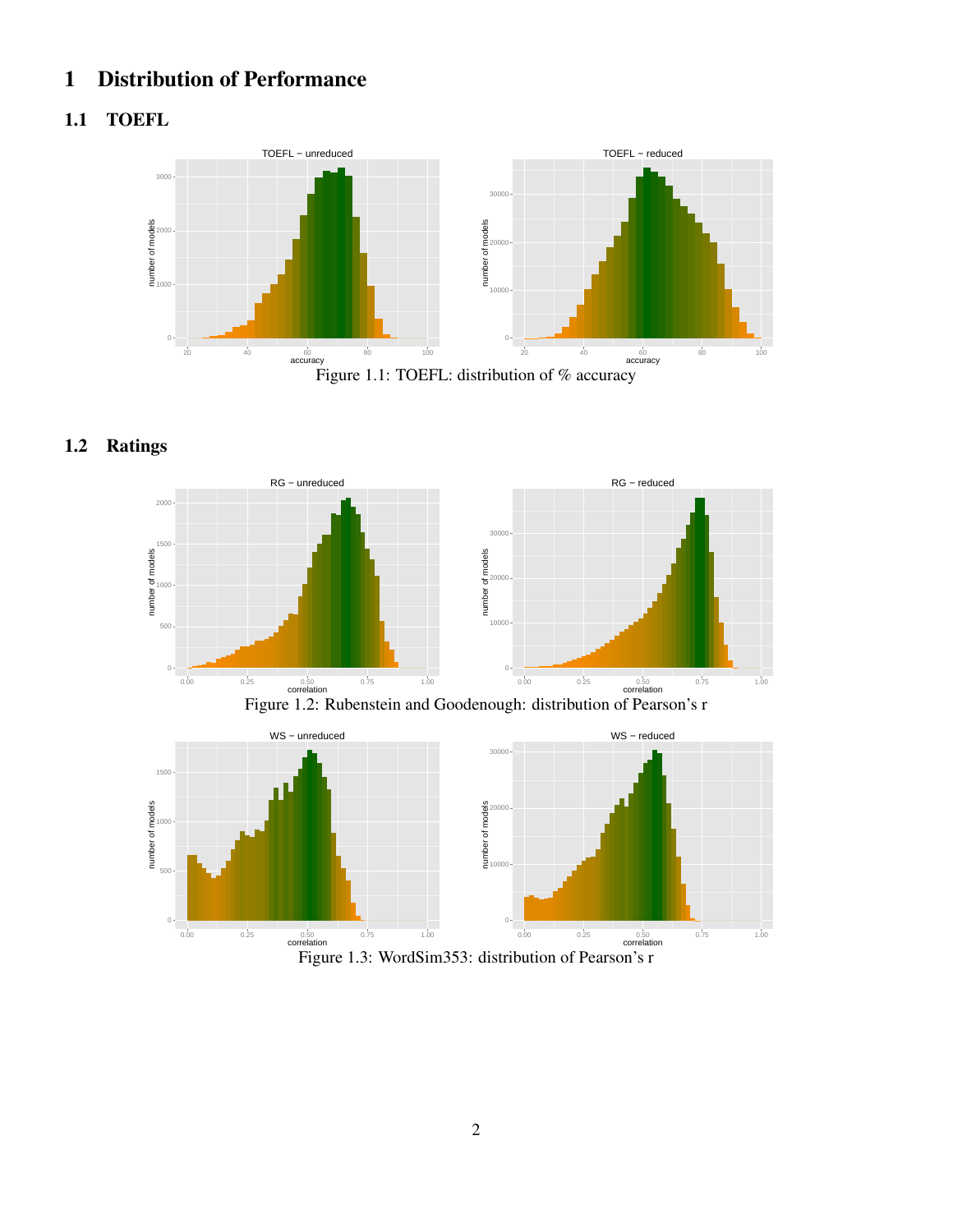<span id="page-2-0"></span>1.3 Clustering



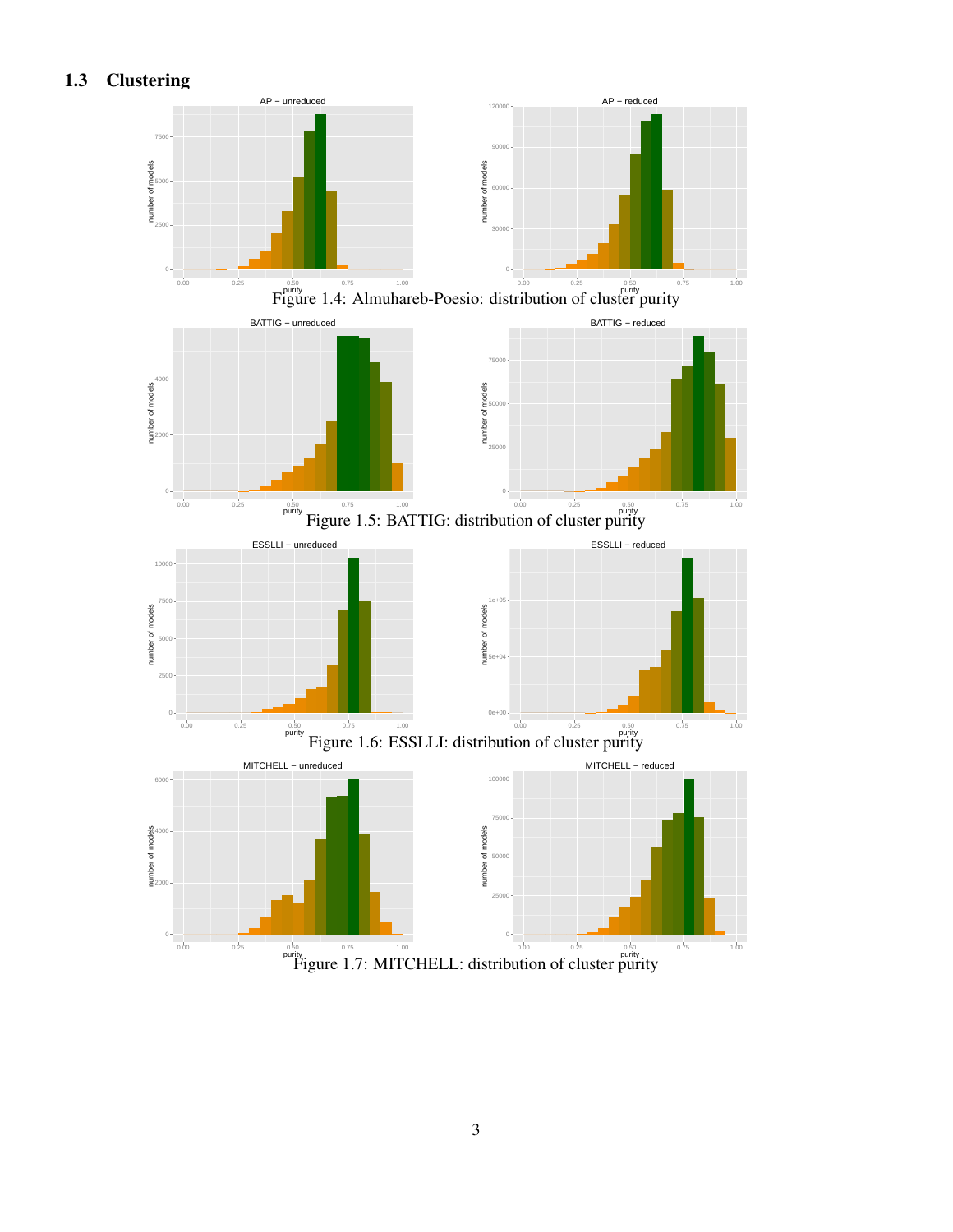## <span id="page-3-0"></span>2 Explanatory Power of DSM Parameters: Unreduced vs Reduced Runs



Figure 2.8: TOEFL: DSM parameters and their explanatory power. Left: unreduced; Right: reduced.



Figure 2.9: Ratings Datasets: DSM parameters and their explanatory power. Left: unreduced; Right: reduced.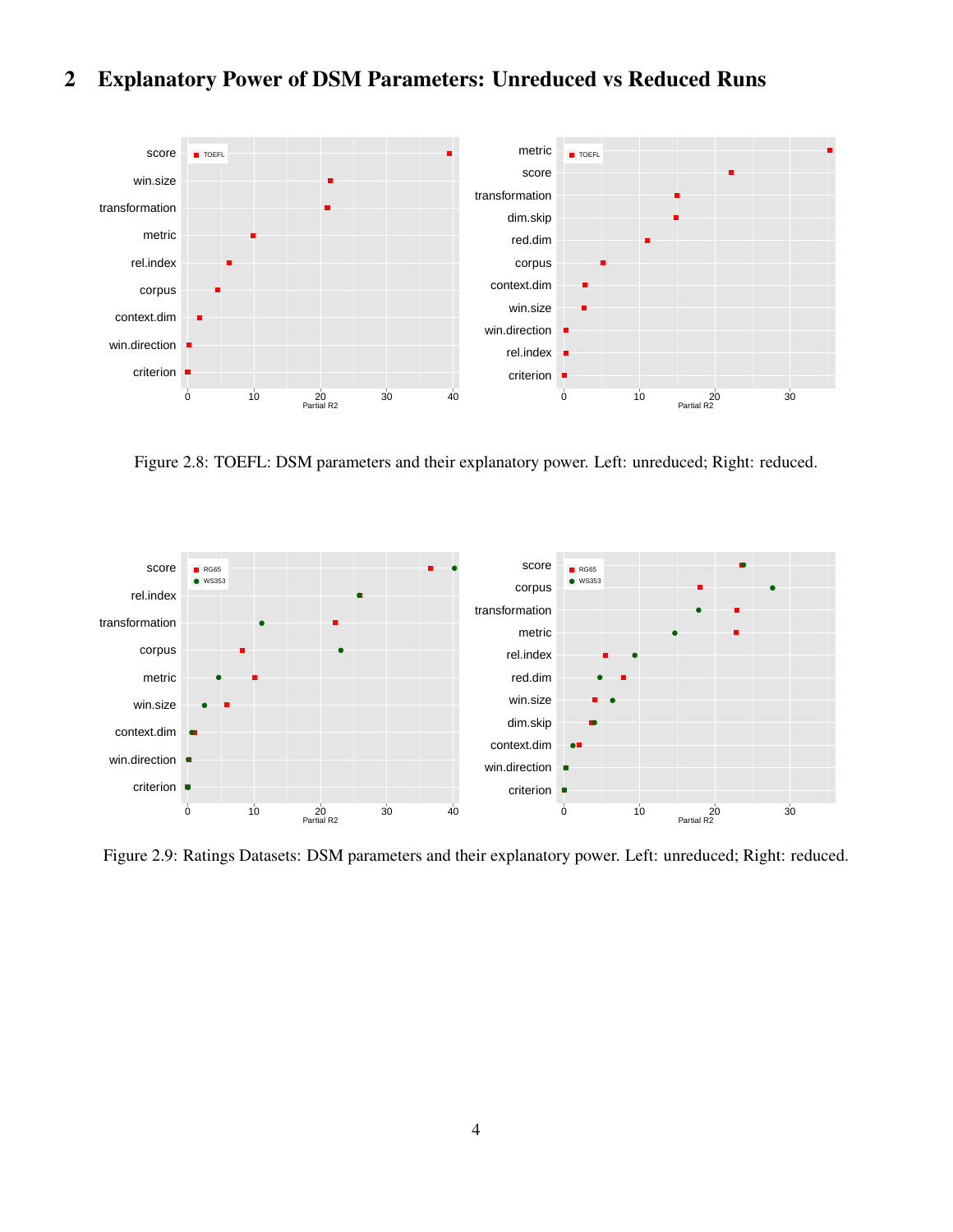

Figure 2.10: Clustering Datasets: DSM parameters and their explanatory power. Left: unreduced; Right: reduced.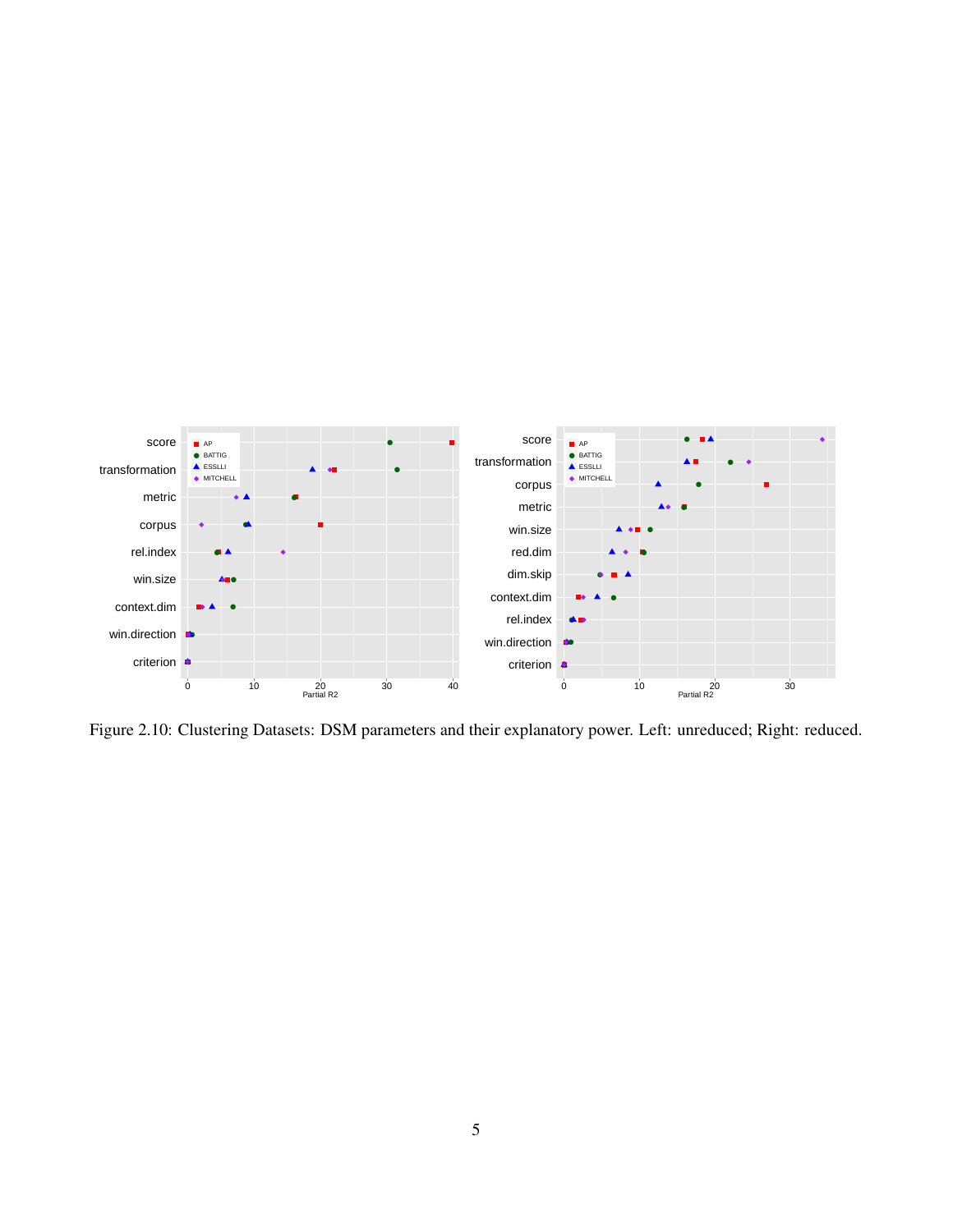# <span id="page-5-0"></span>3 Effect plots

#### <span id="page-5-1"></span>3.1 TOEFL

#### Main Effects

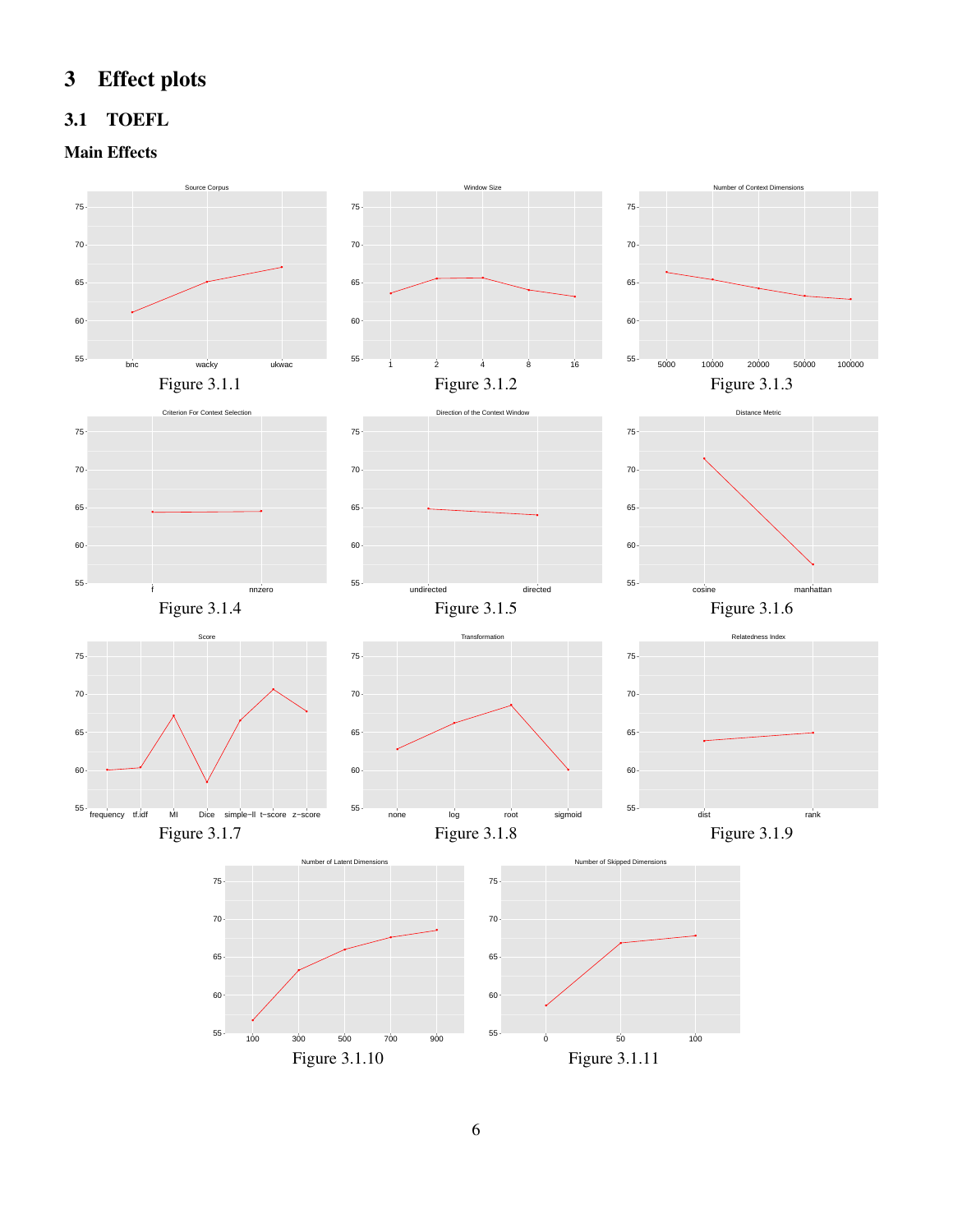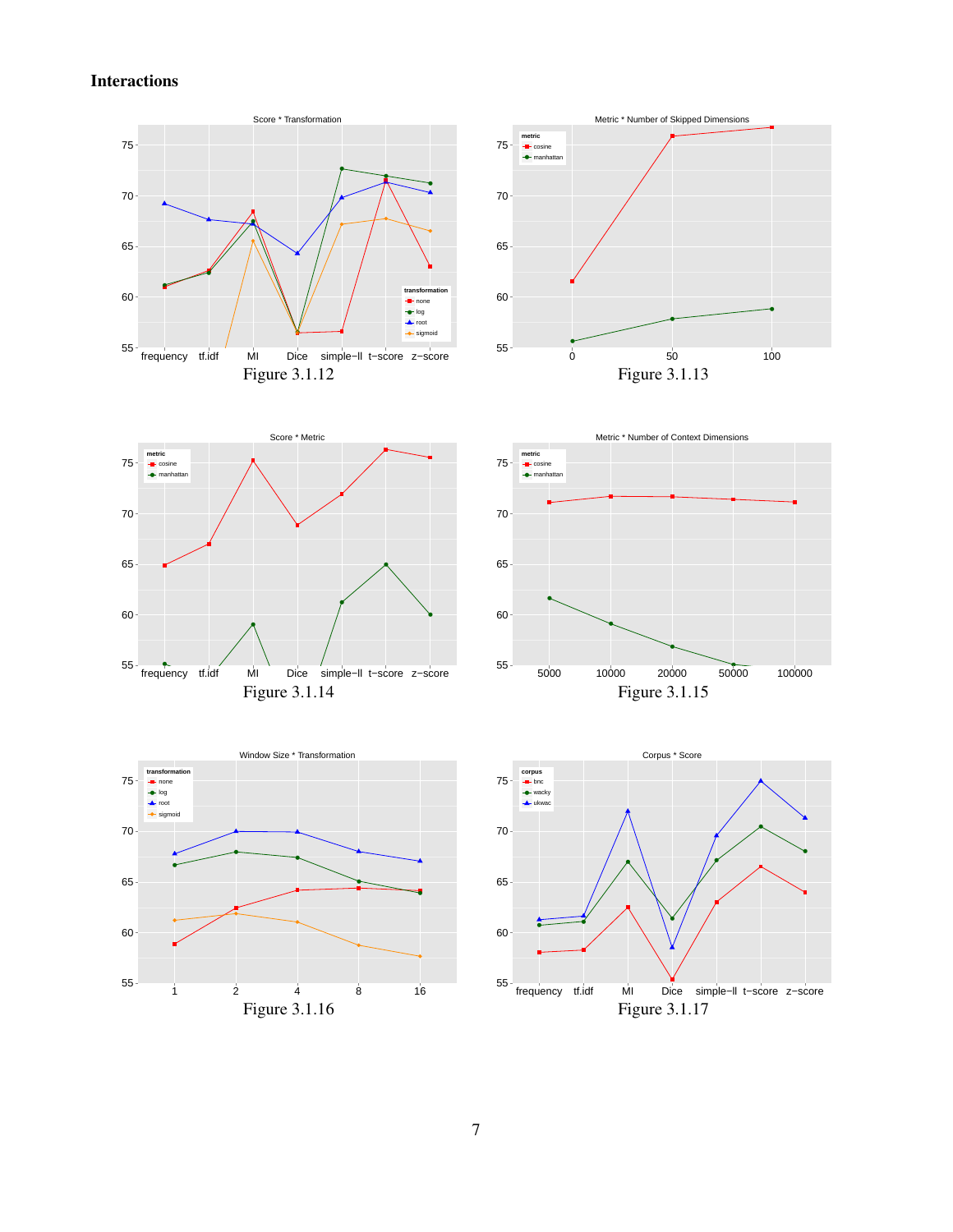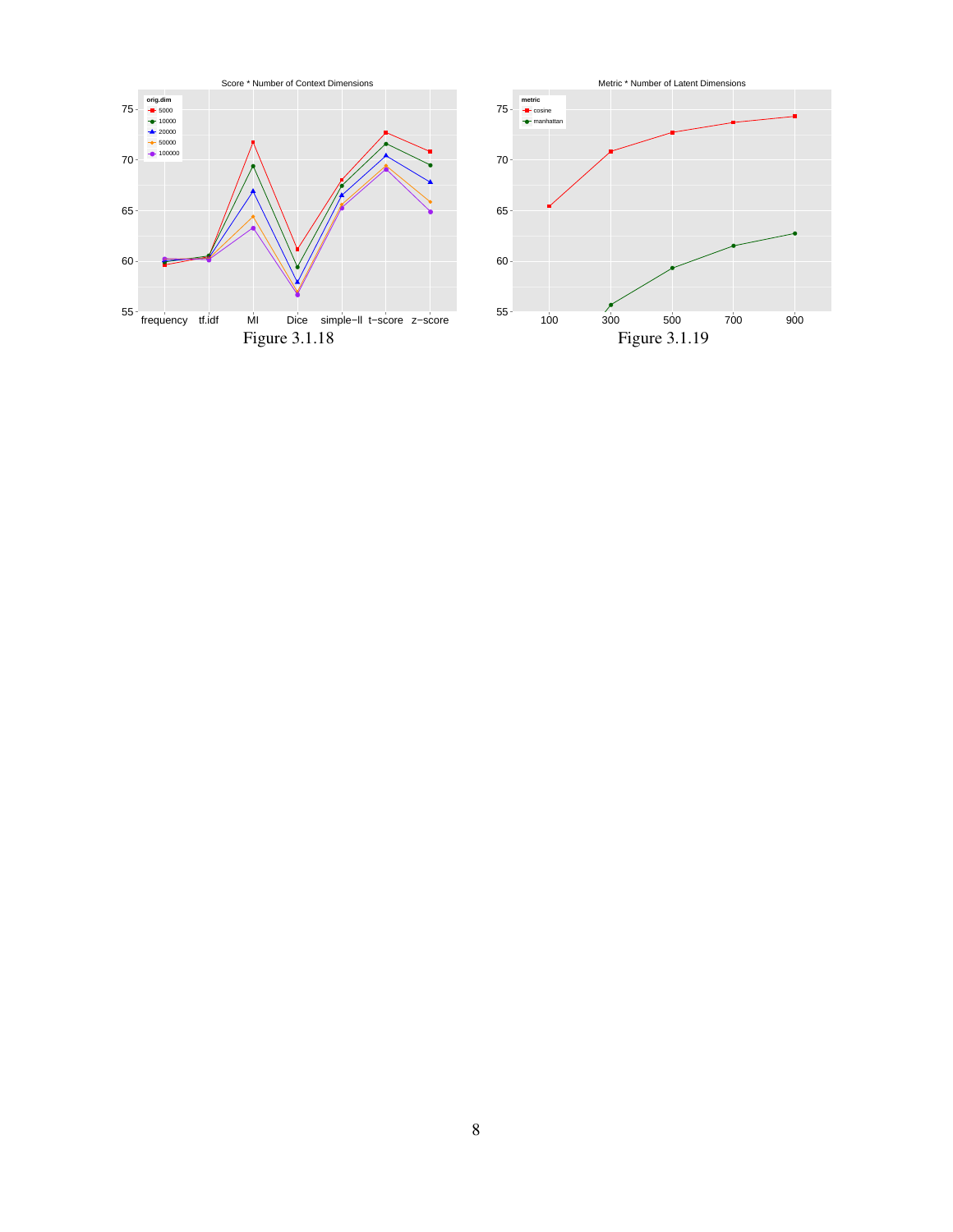#### <span id="page-8-0"></span>3.2 Ratings: Rubenstein-Goodenough dataset

Main Effects

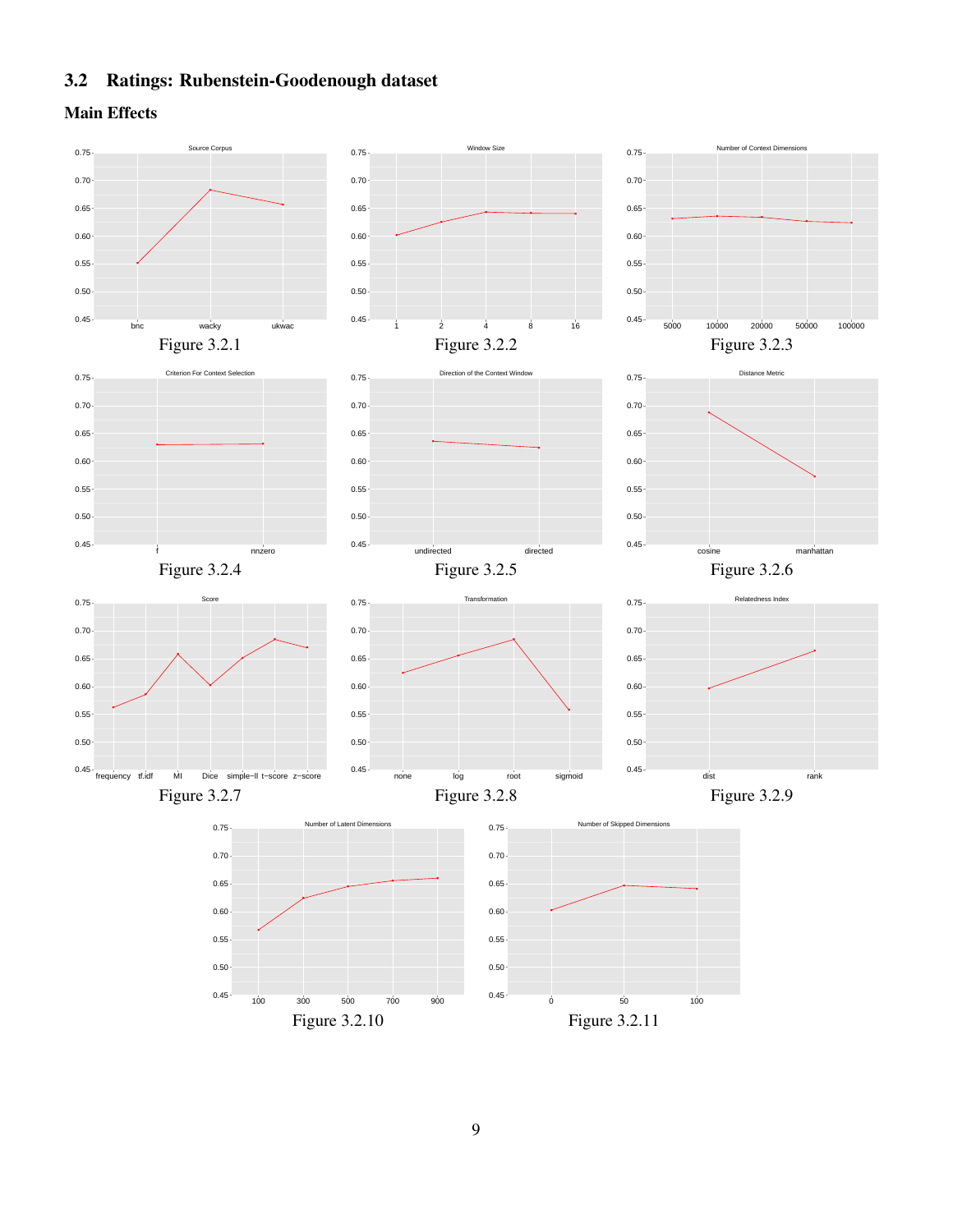









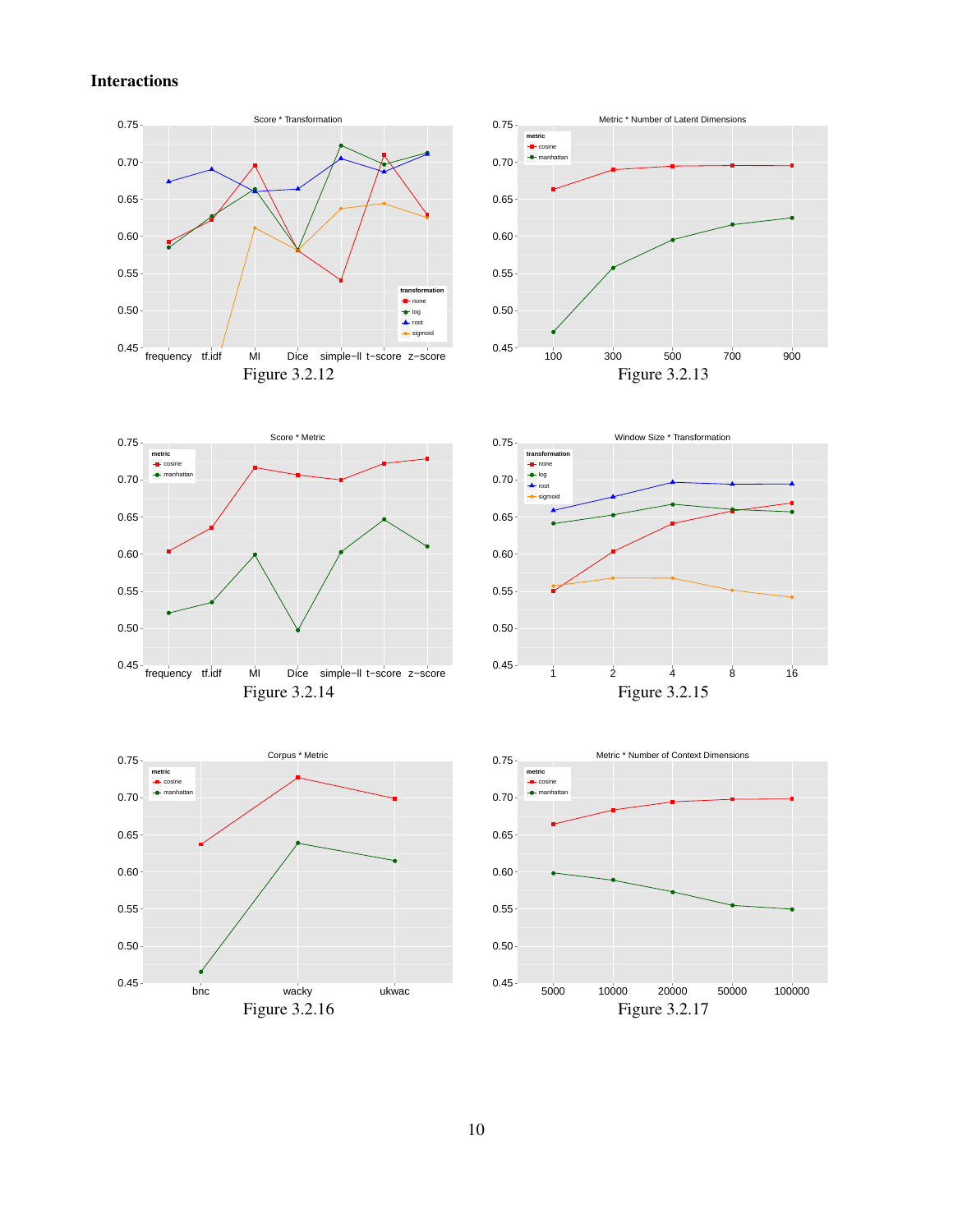





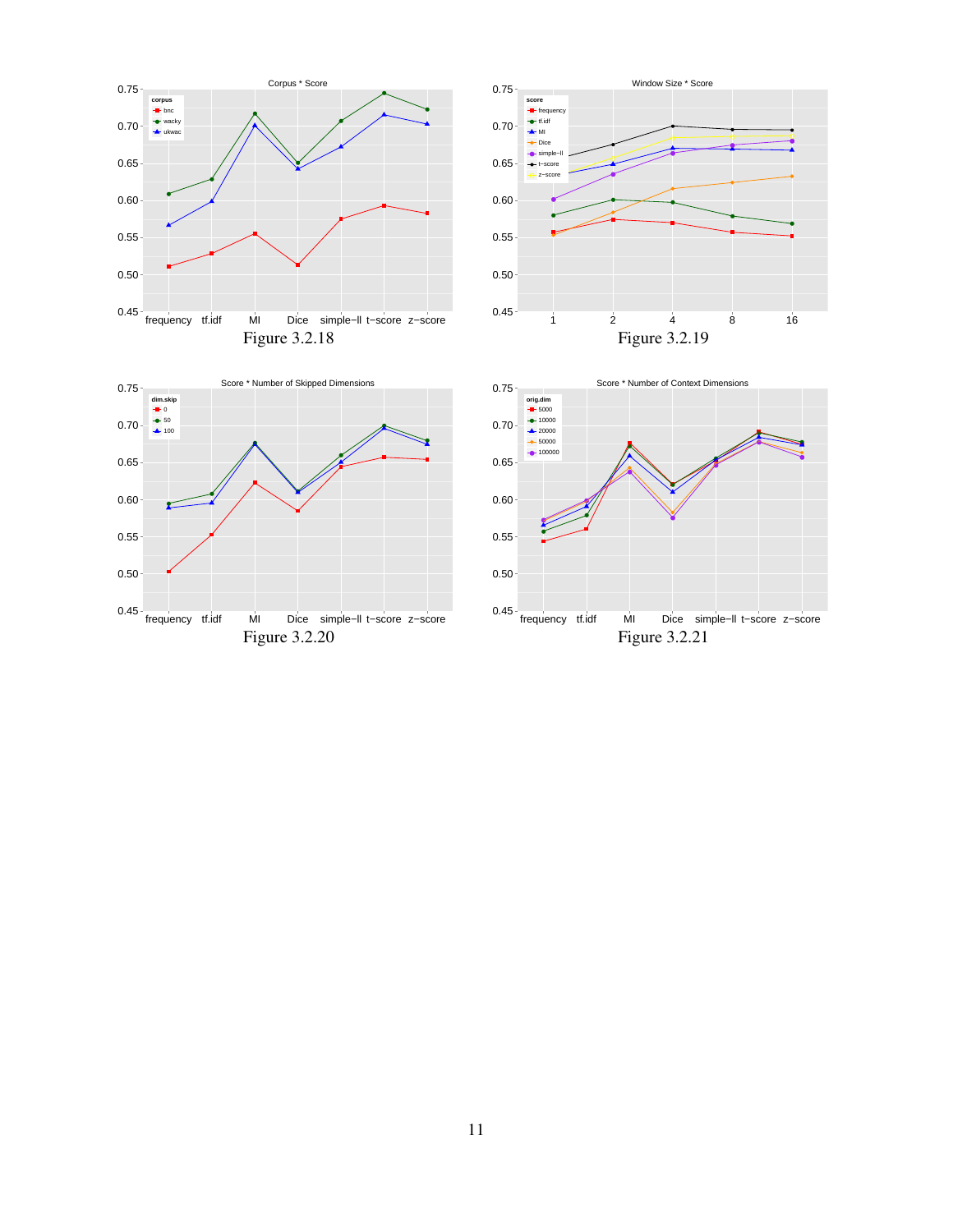#### <span id="page-11-0"></span>3.3 Ratings: WordSim353 dataset

Main Effects

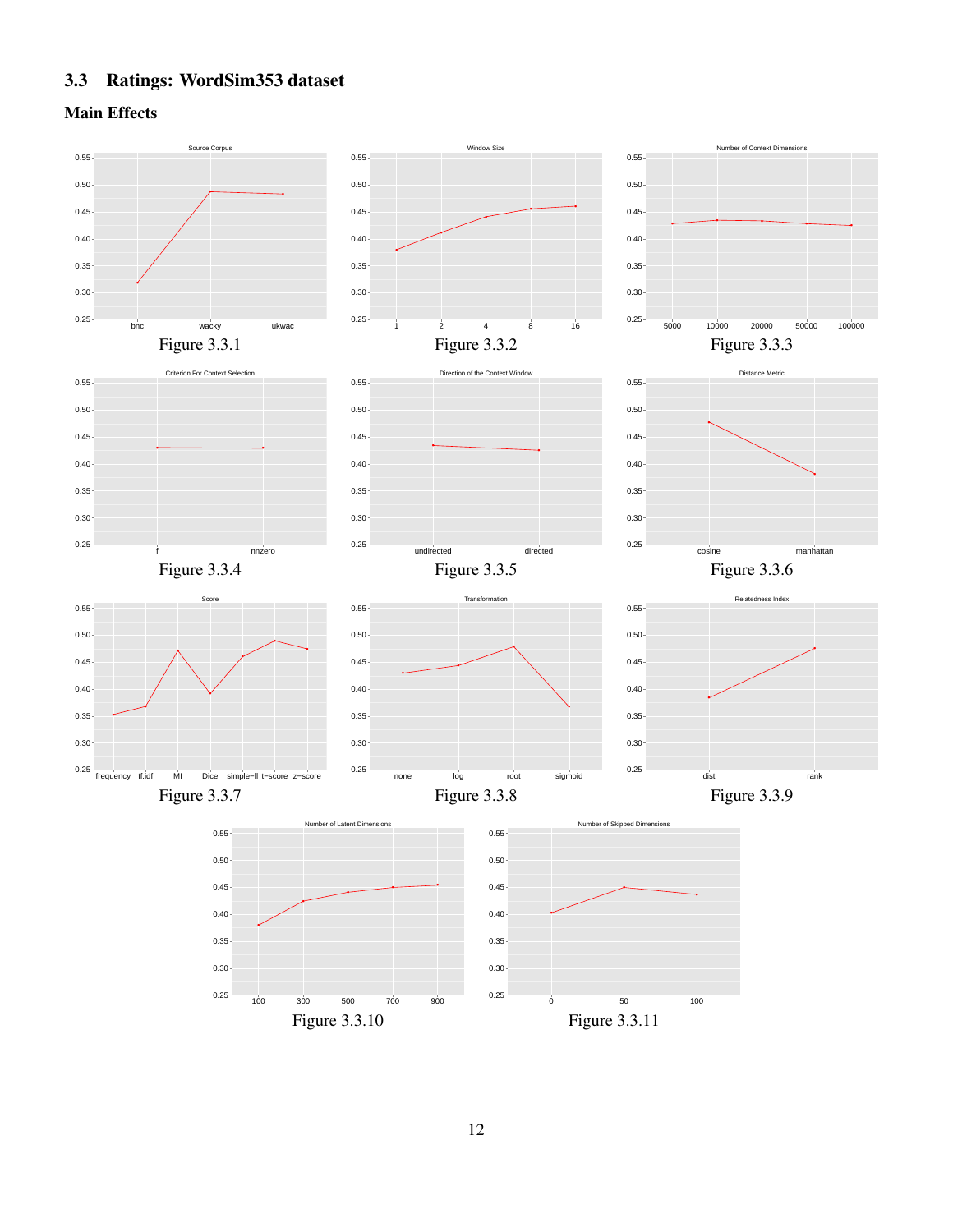









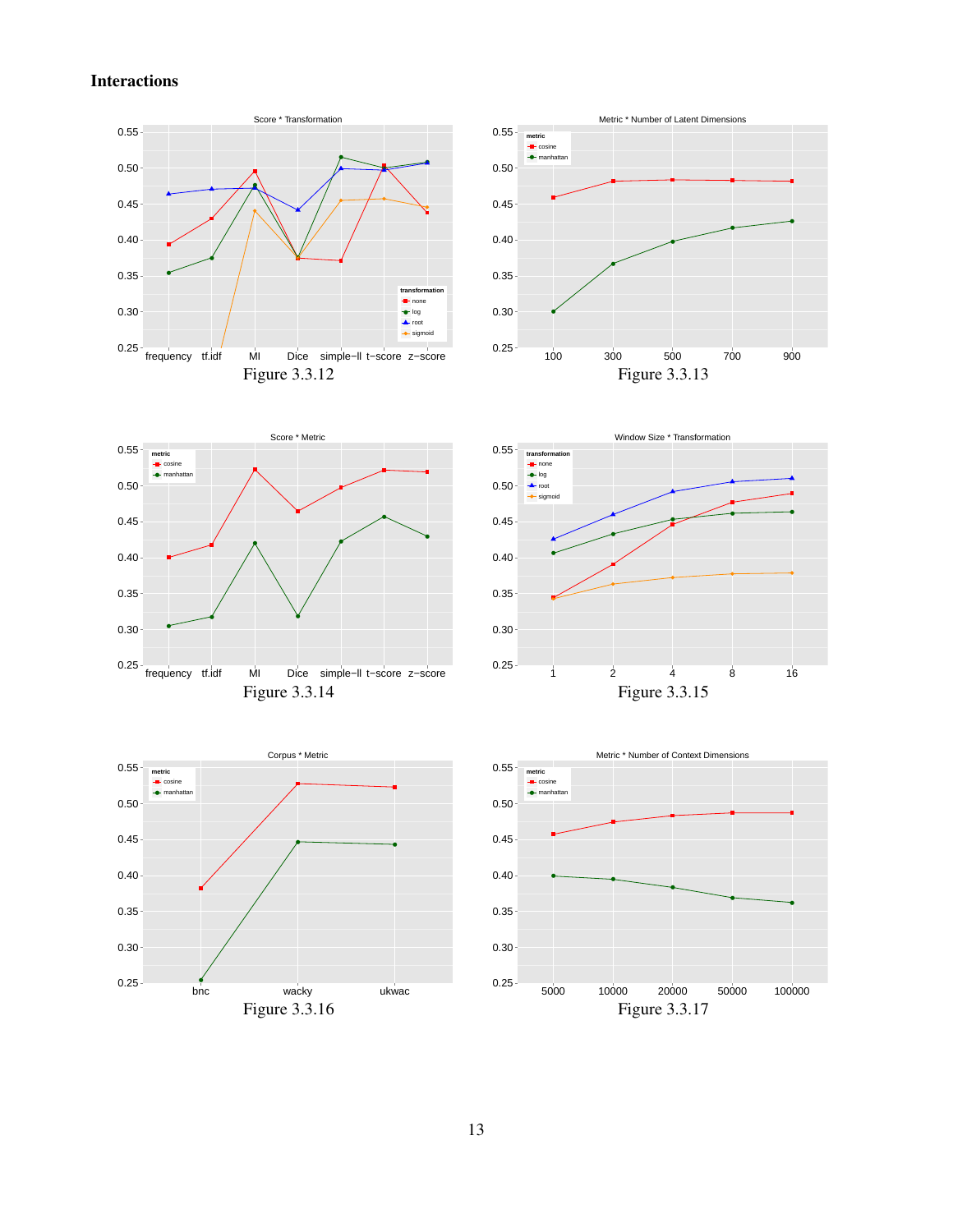









14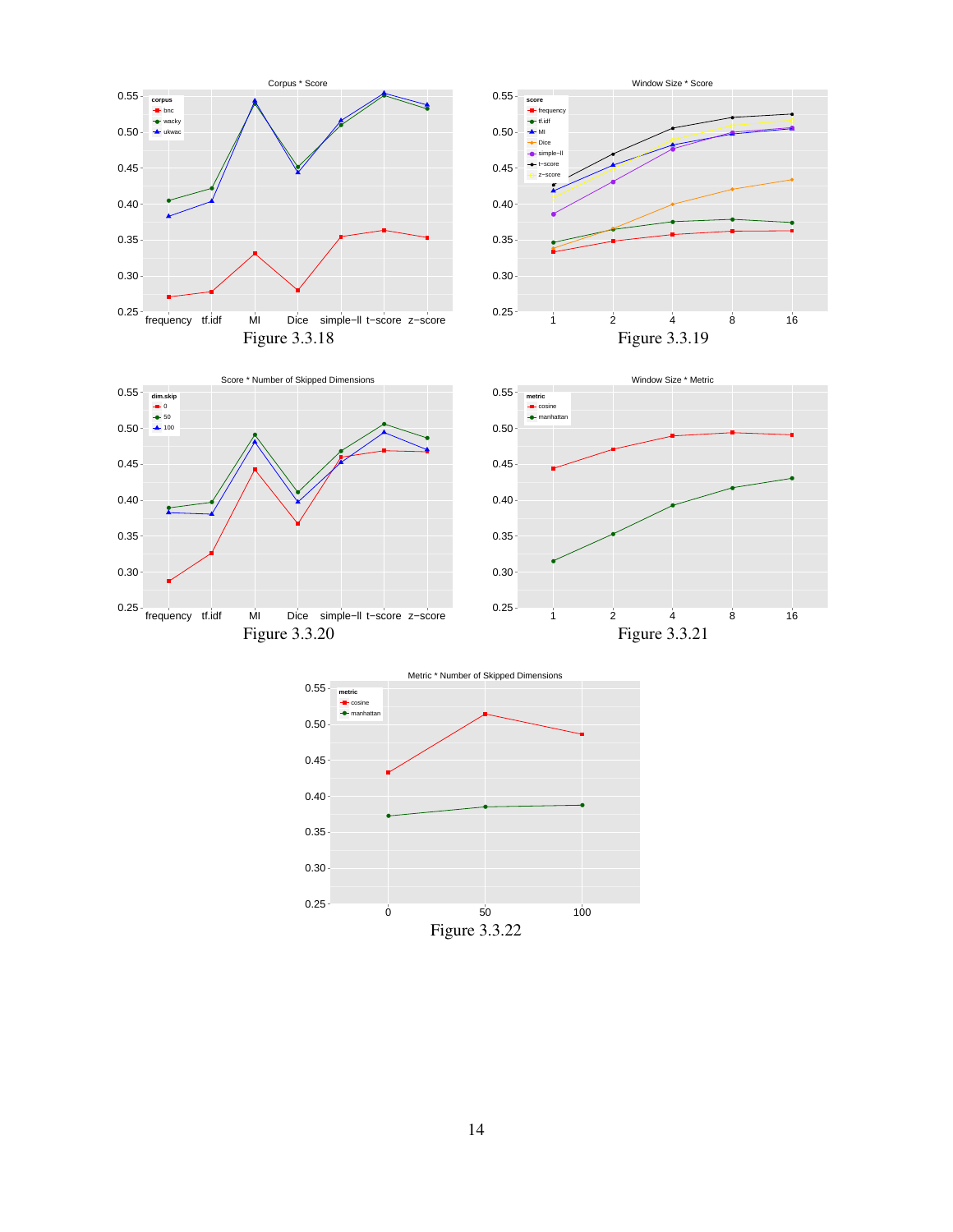### <span id="page-14-0"></span>3.4 Clustering: Almuhareb-Poesio dataset

Main Effects

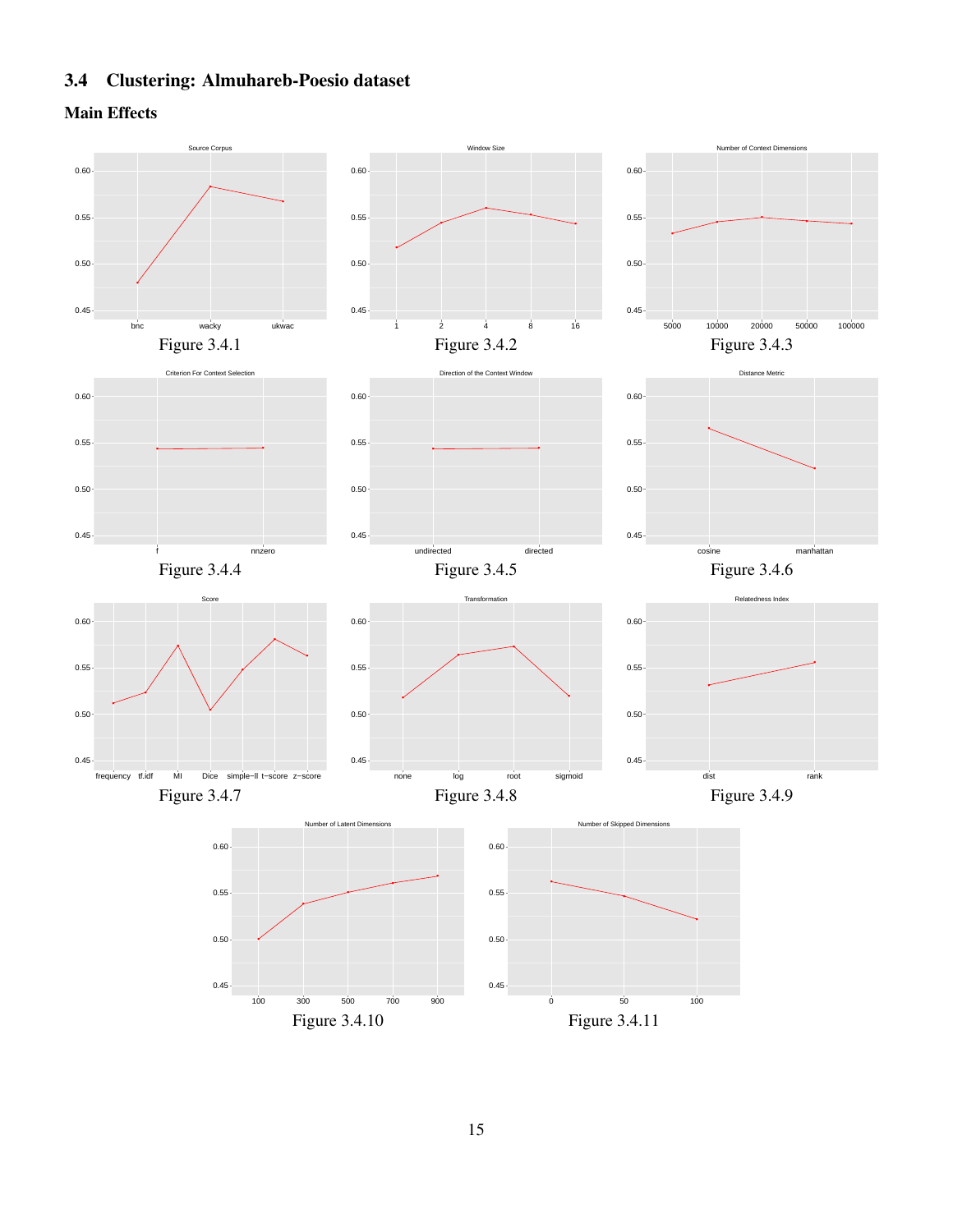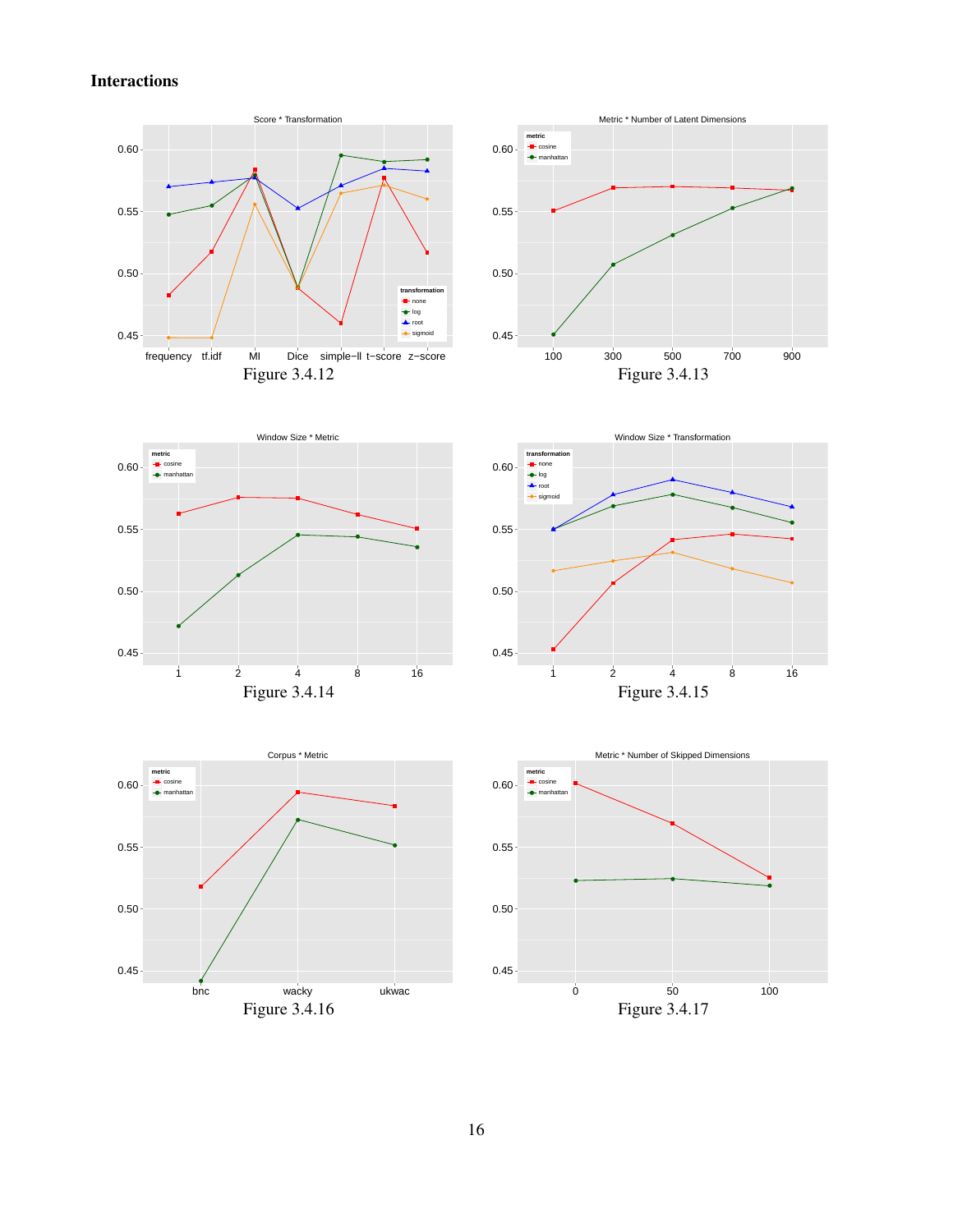





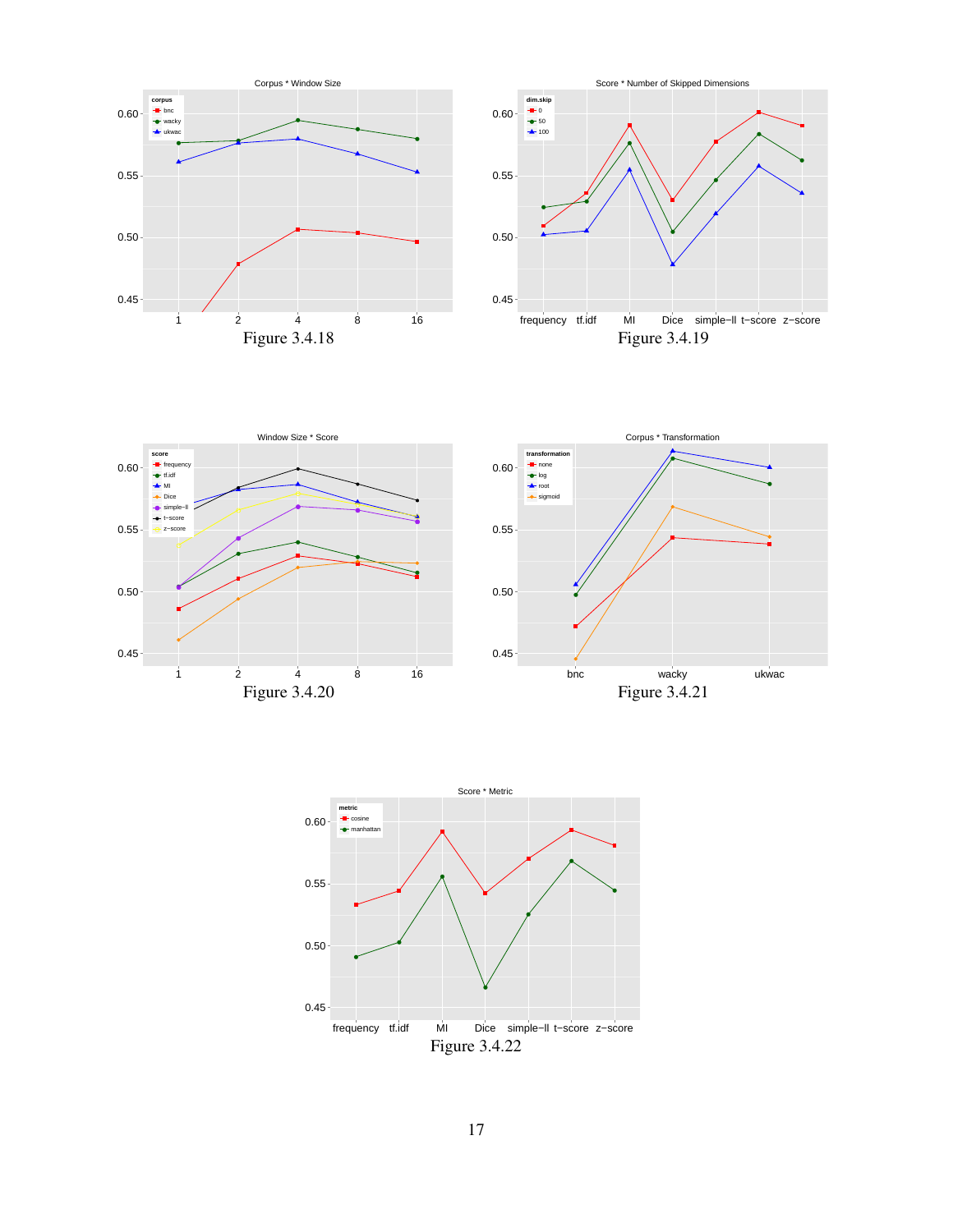## <span id="page-17-0"></span>3.5 Clustering: BATTIG dataset

Main Effects

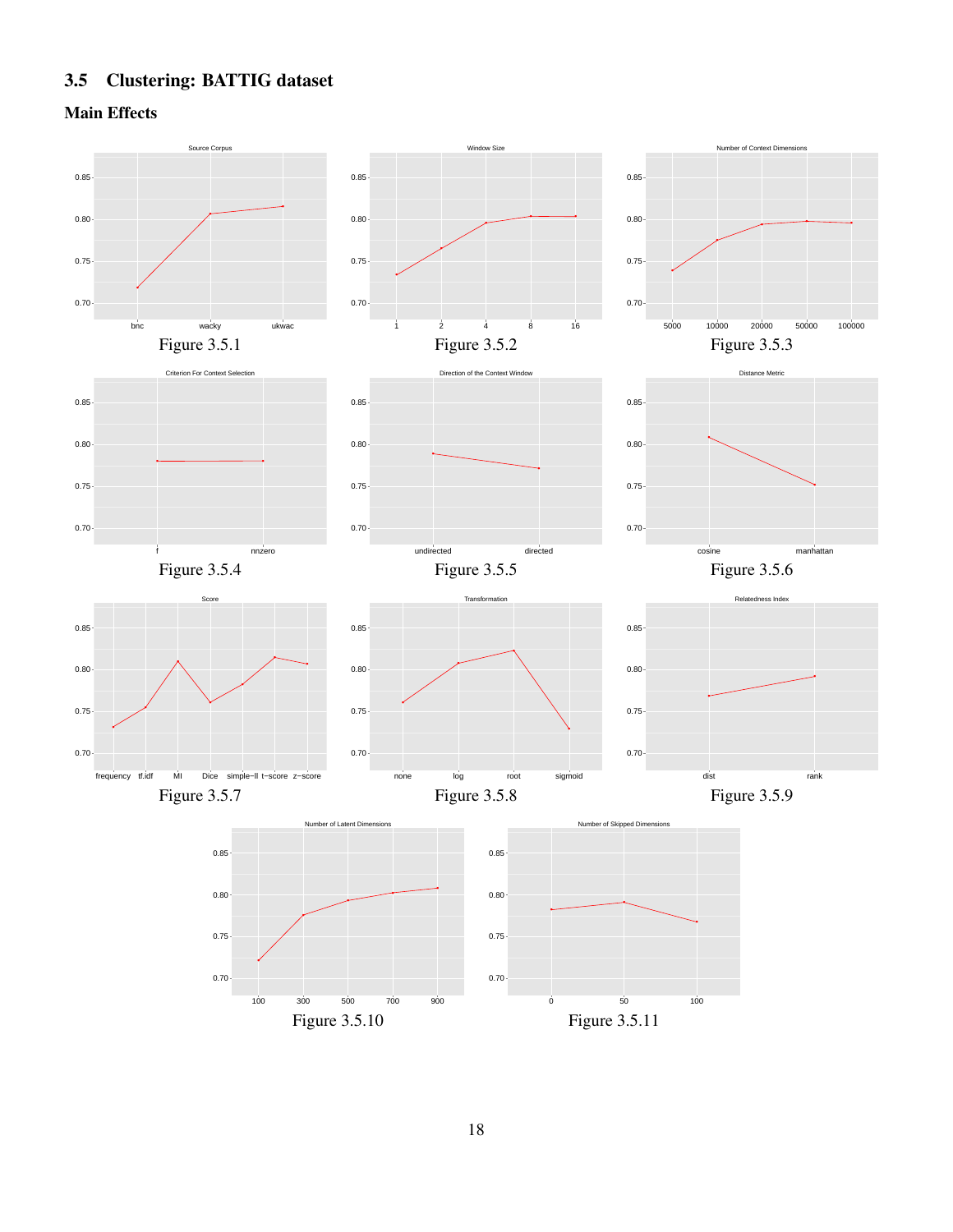









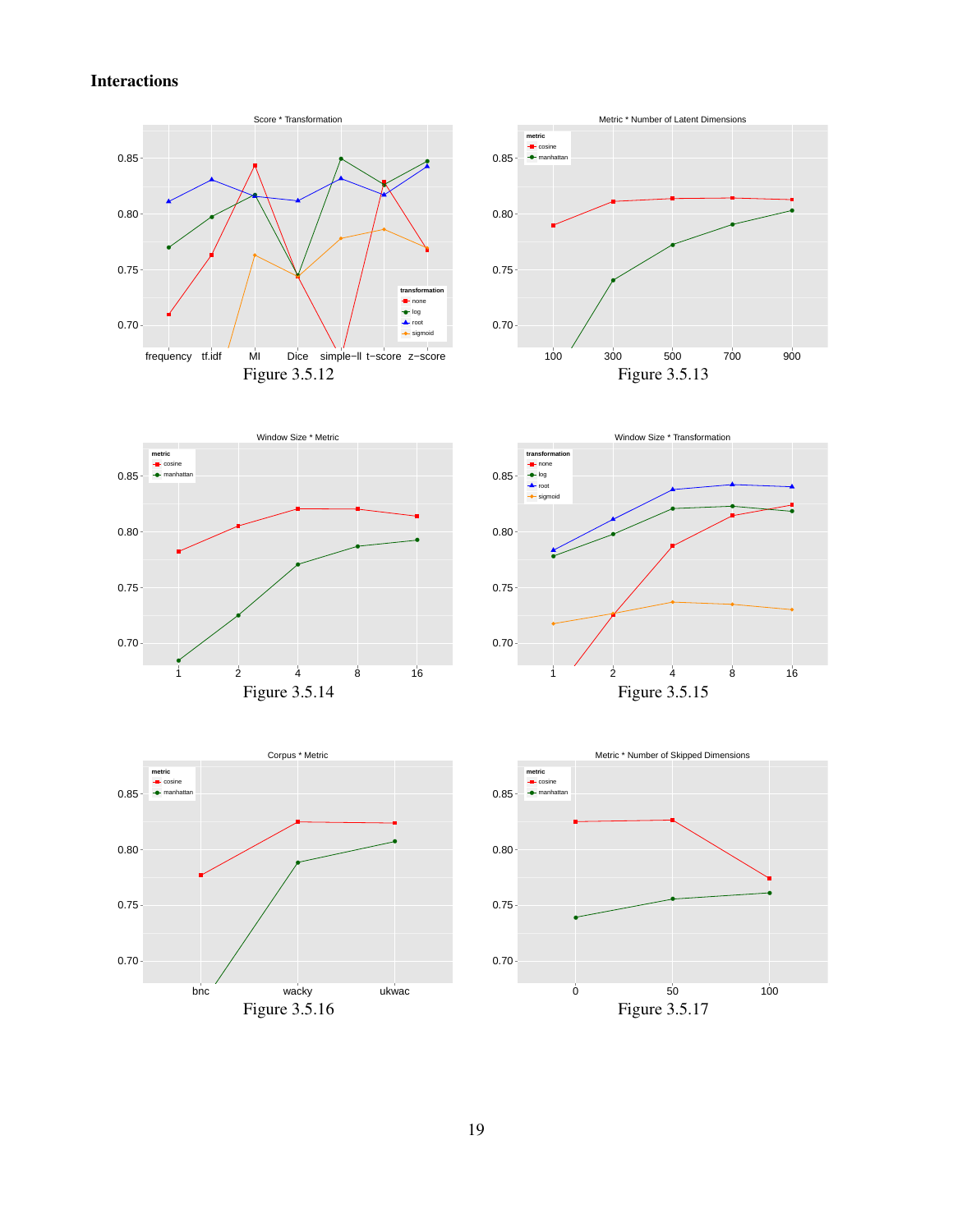









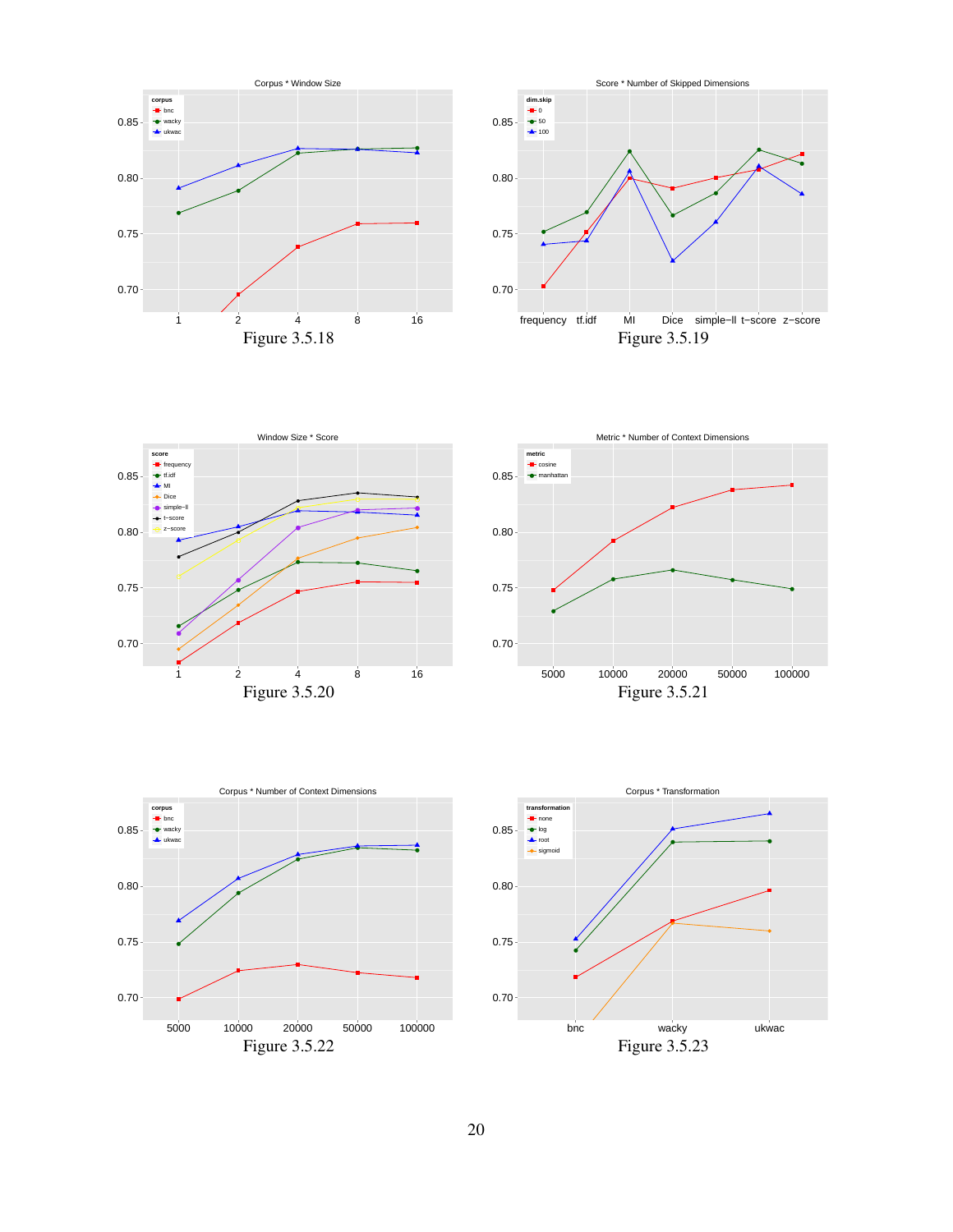### <span id="page-20-0"></span>3.6 Clustering: ESSLLI dataset

Main Effects

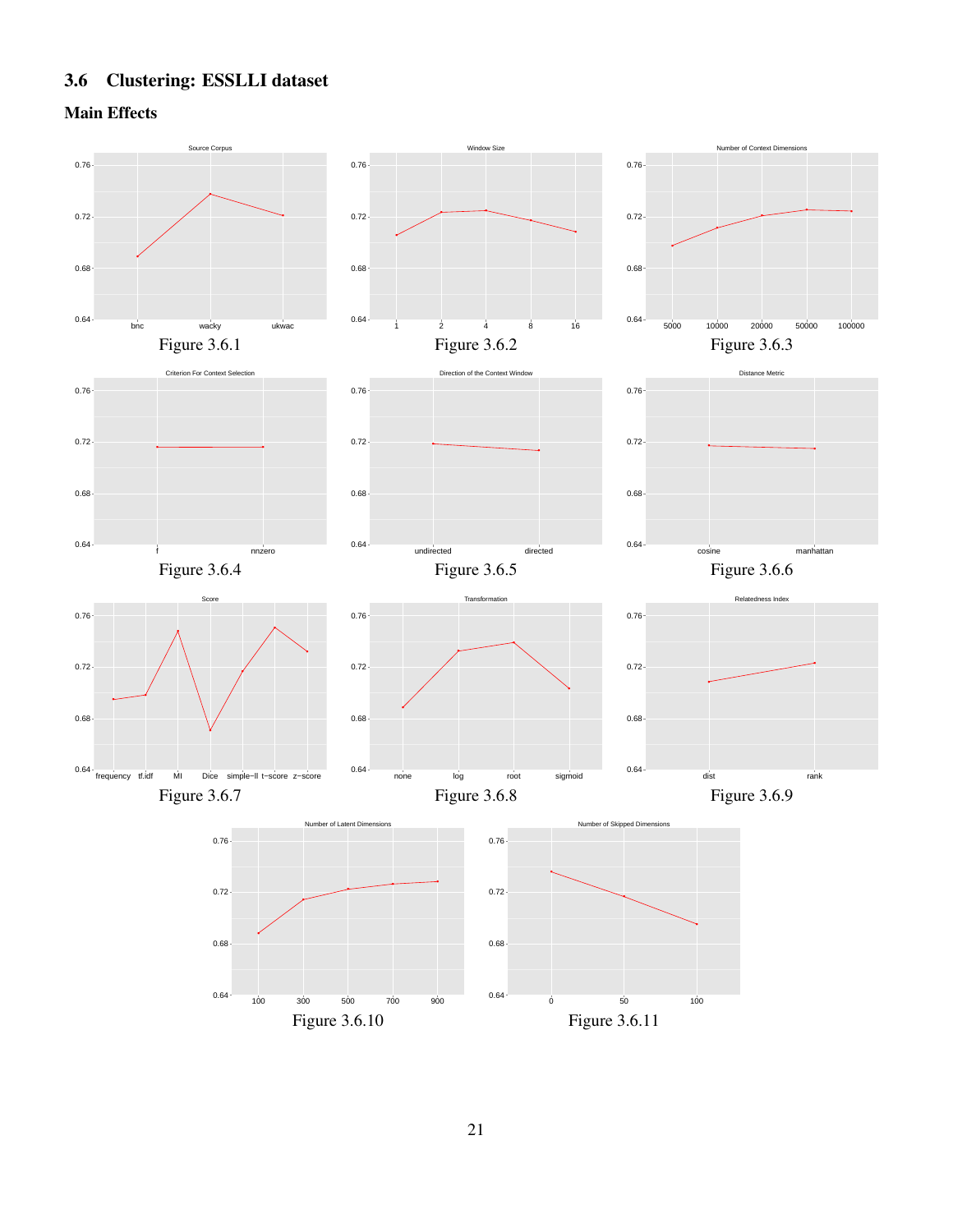Interactions











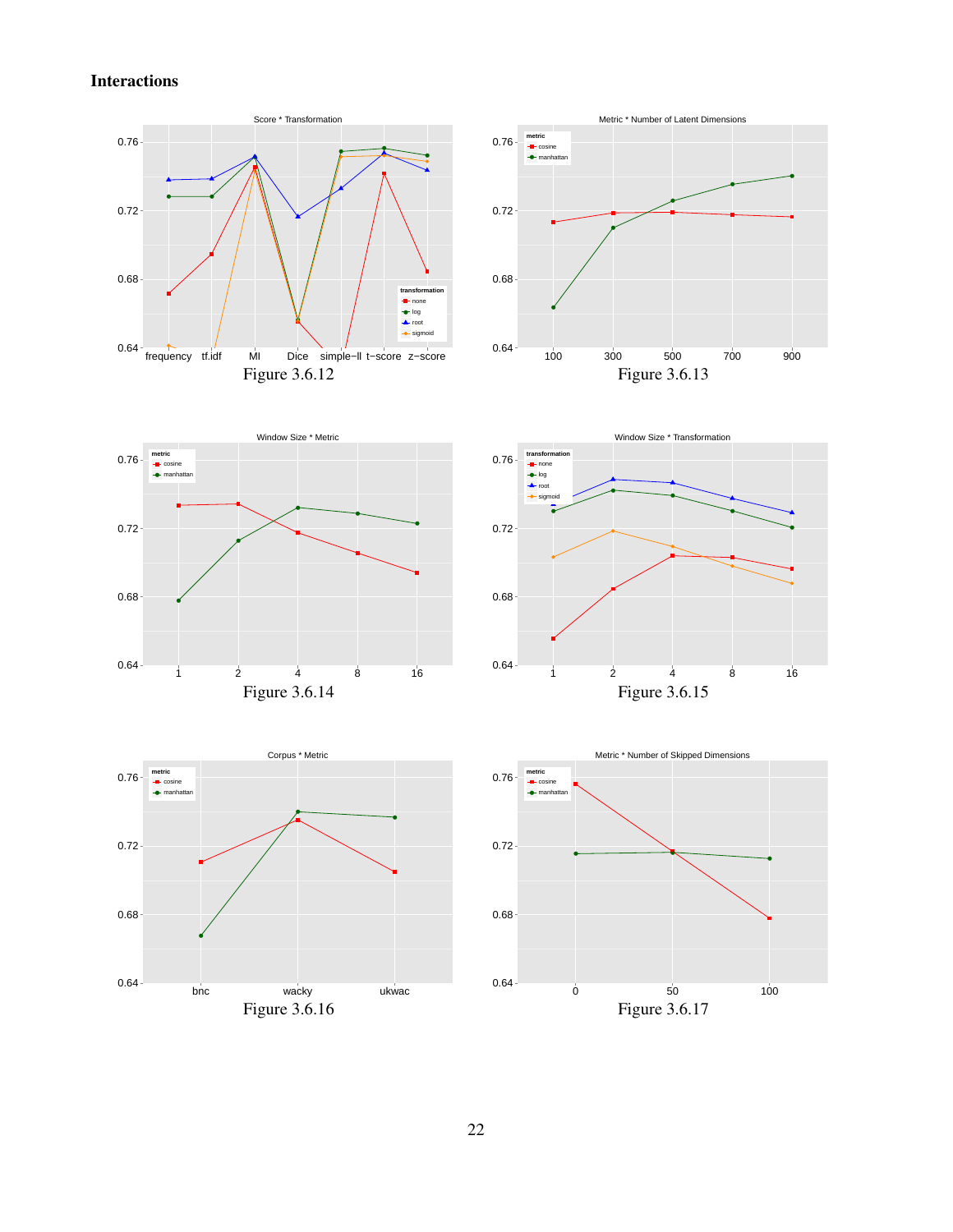









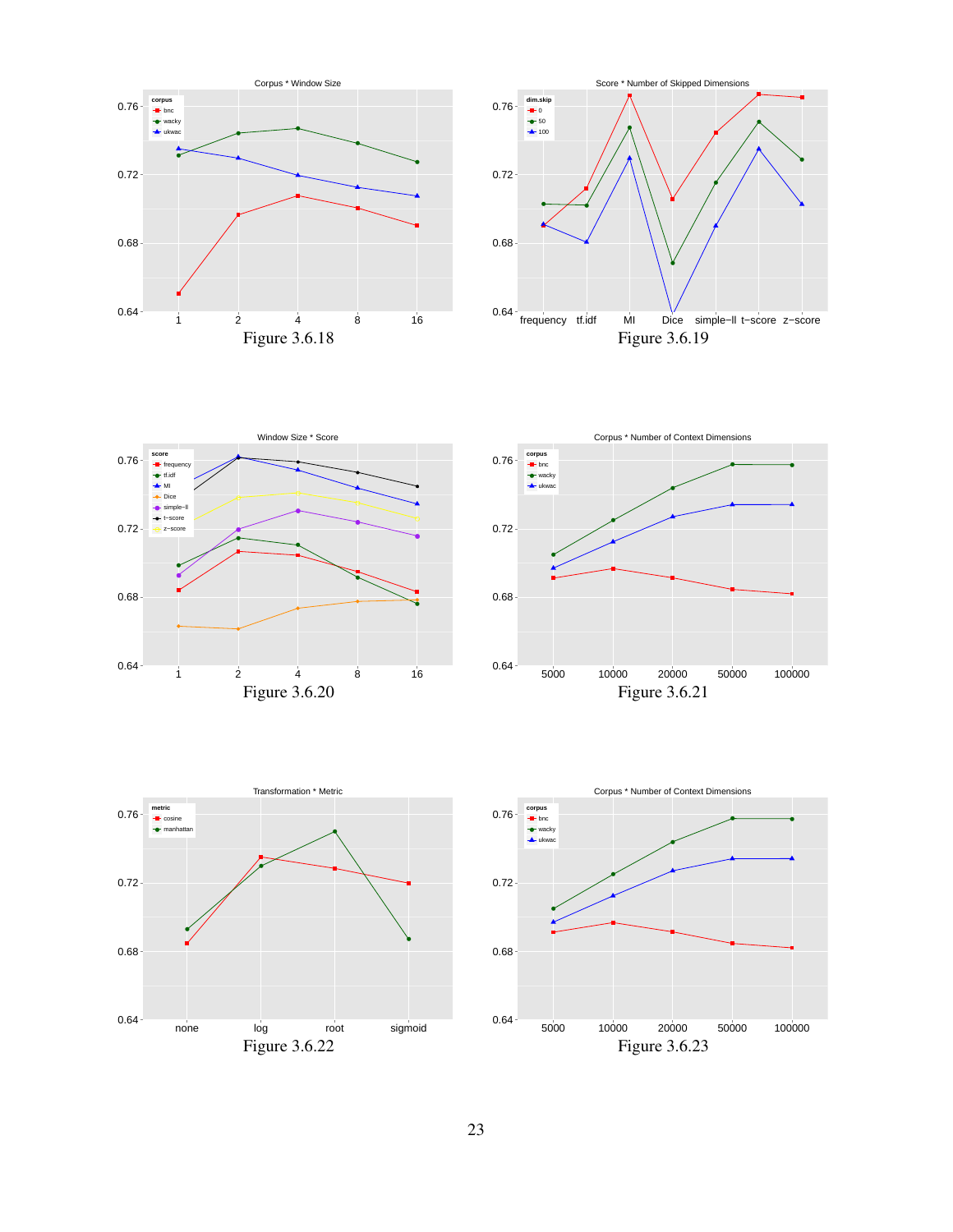

![](_page_23_Figure_1.jpeg)

![](_page_23_Figure_2.jpeg)

![](_page_23_Figure_3.jpeg)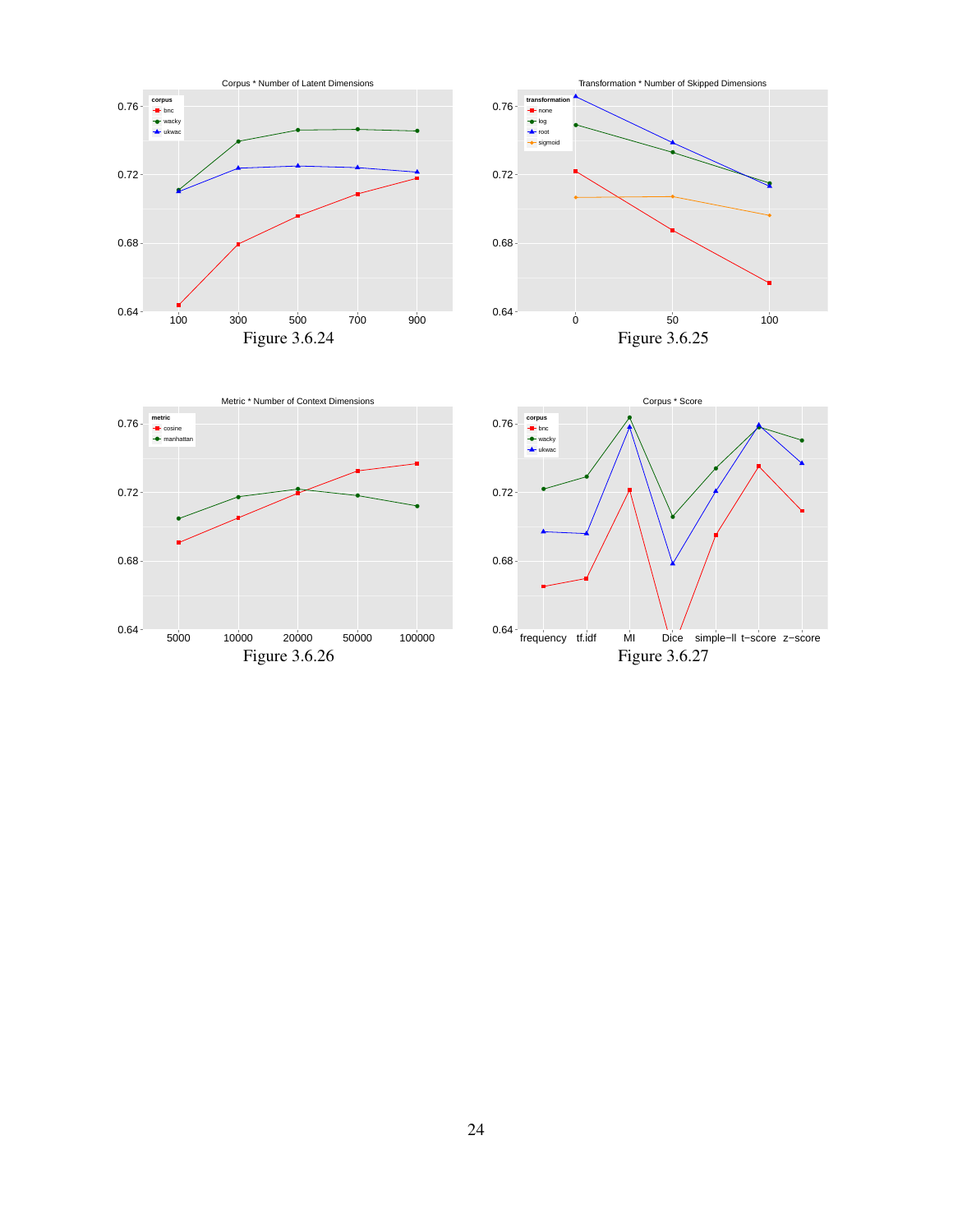## <span id="page-24-0"></span>3.7 Clustering: MITCHELL dataset

Main Effects

![](_page_24_Figure_2.jpeg)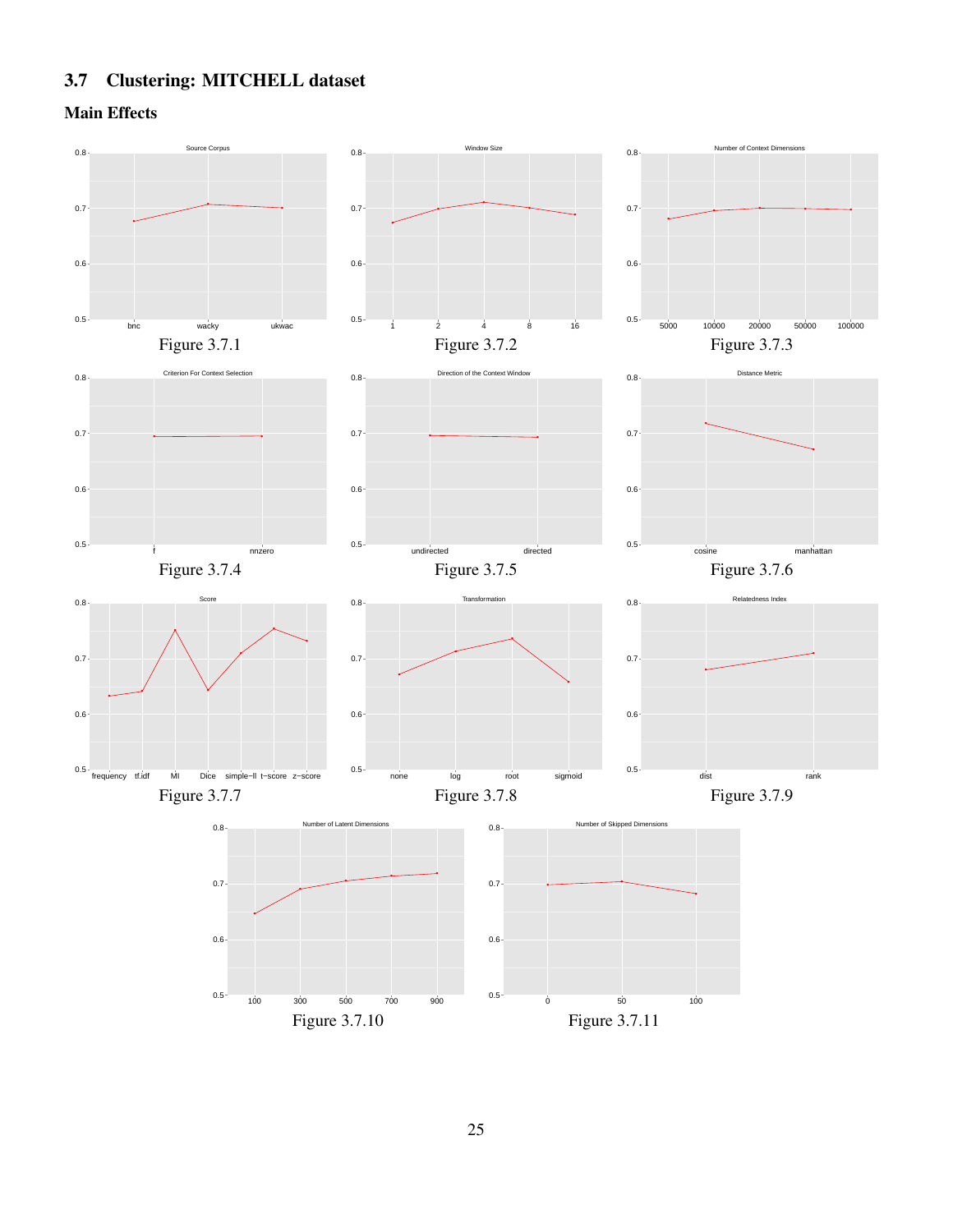![](_page_25_Figure_1.jpeg)

Figure 3.7.17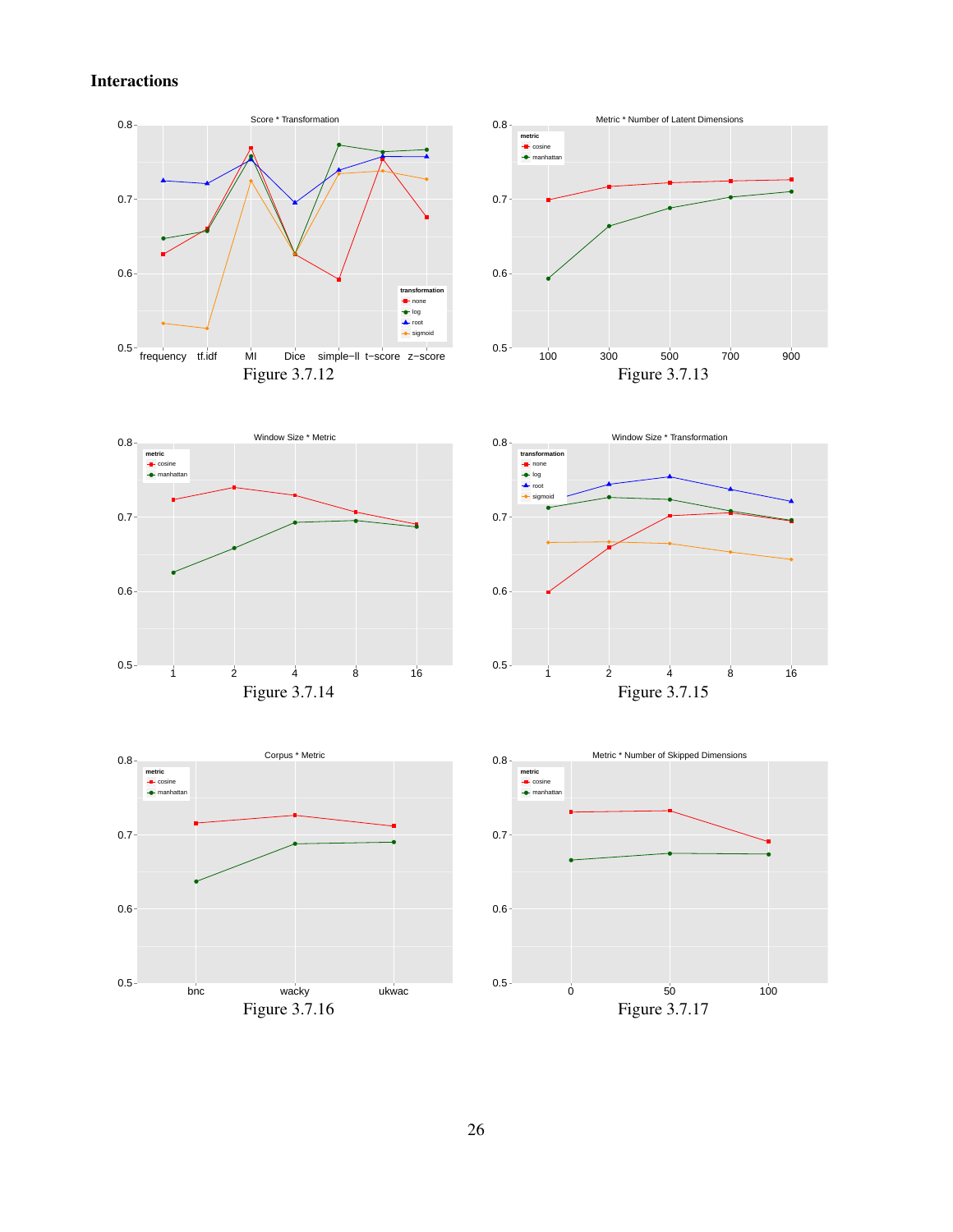![](_page_26_Figure_0.jpeg)

![](_page_26_Figure_1.jpeg)

![](_page_26_Figure_2.jpeg)

![](_page_26_Figure_3.jpeg)

![](_page_26_Figure_4.jpeg)

![](_page_26_Figure_5.jpeg)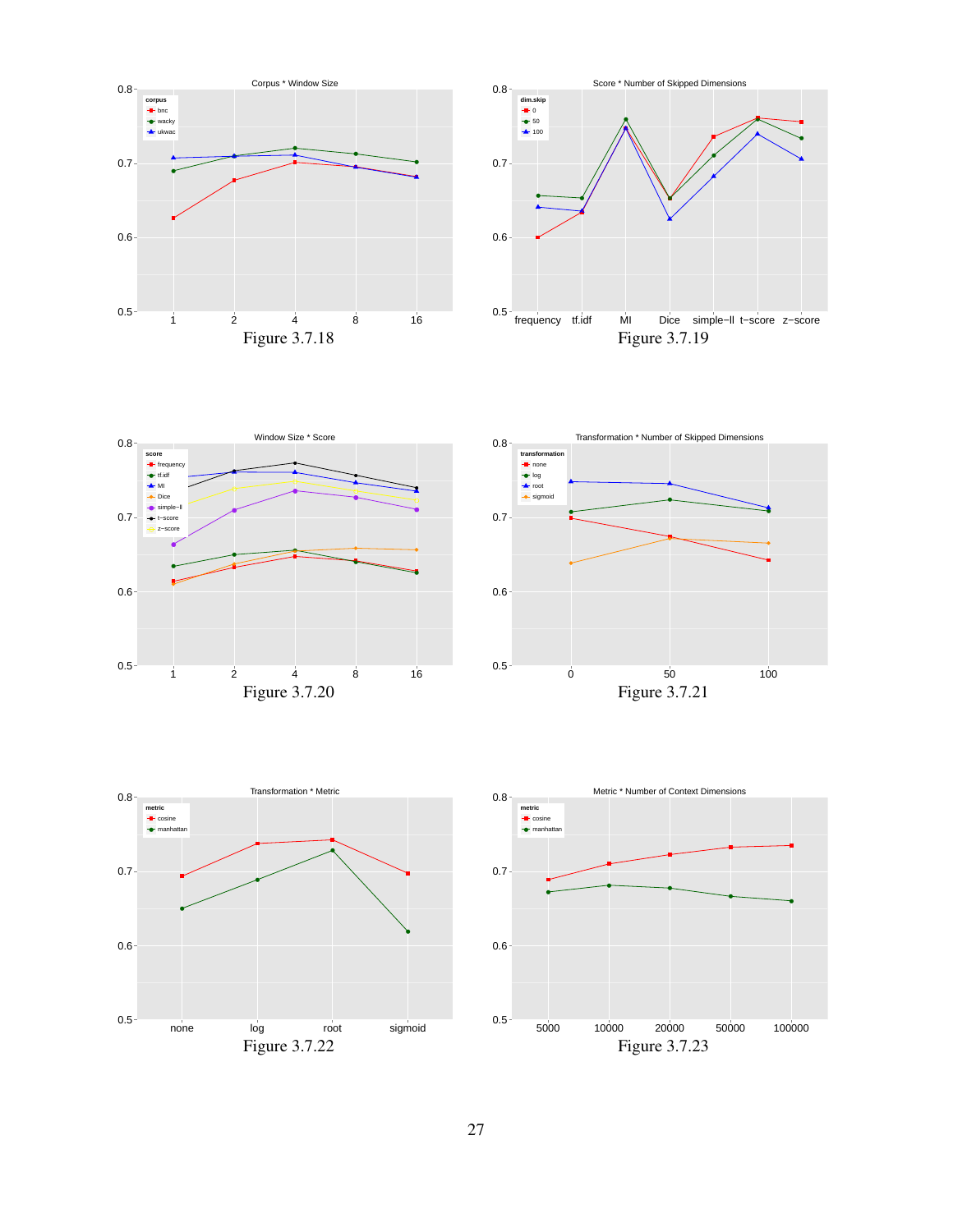![](_page_27_Figure_0.jpeg)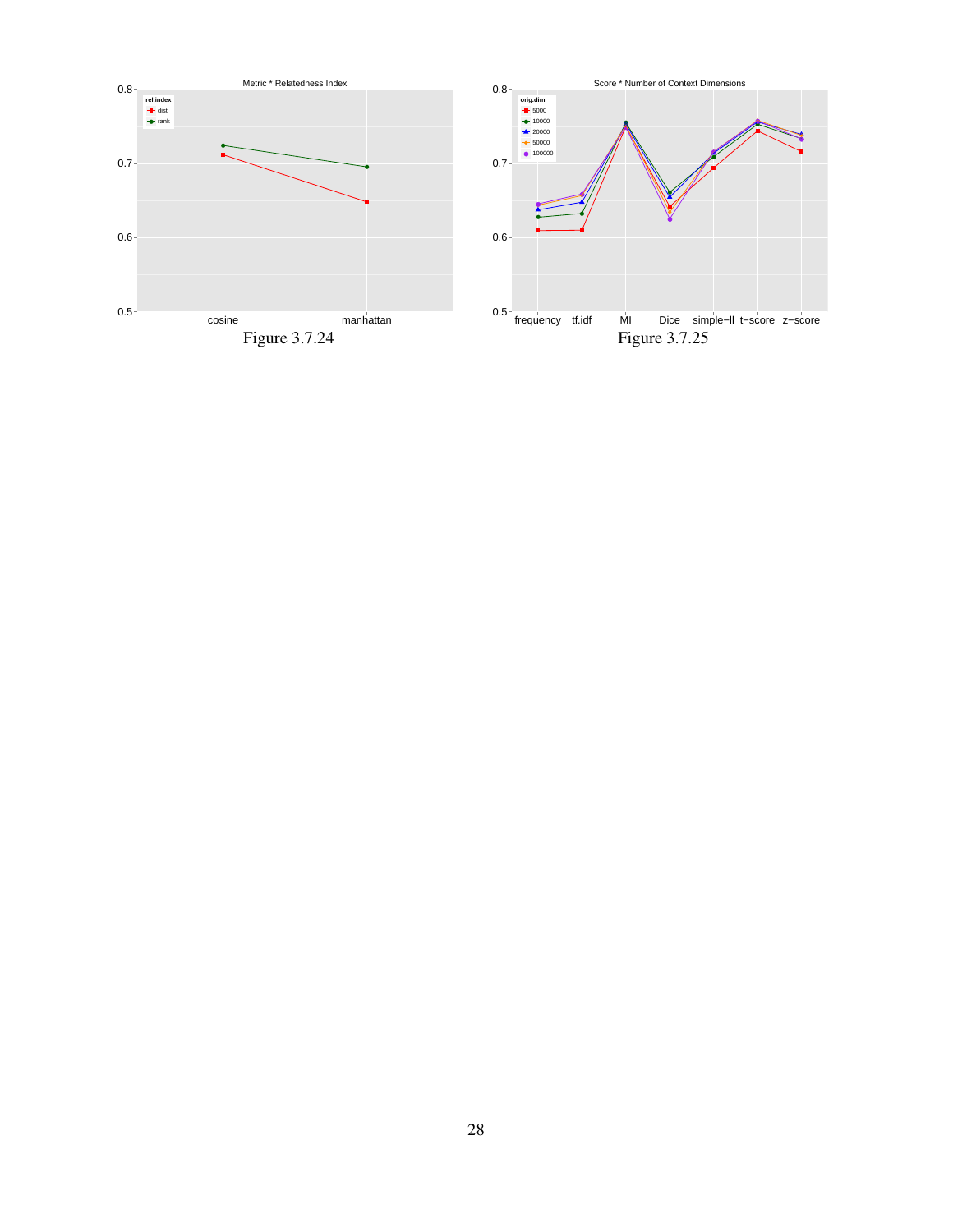### <span id="page-28-0"></span>4 Interactions: Overview

#### <span id="page-28-1"></span>4.1 Score \* Transformation

![](_page_28_Figure_2.jpeg)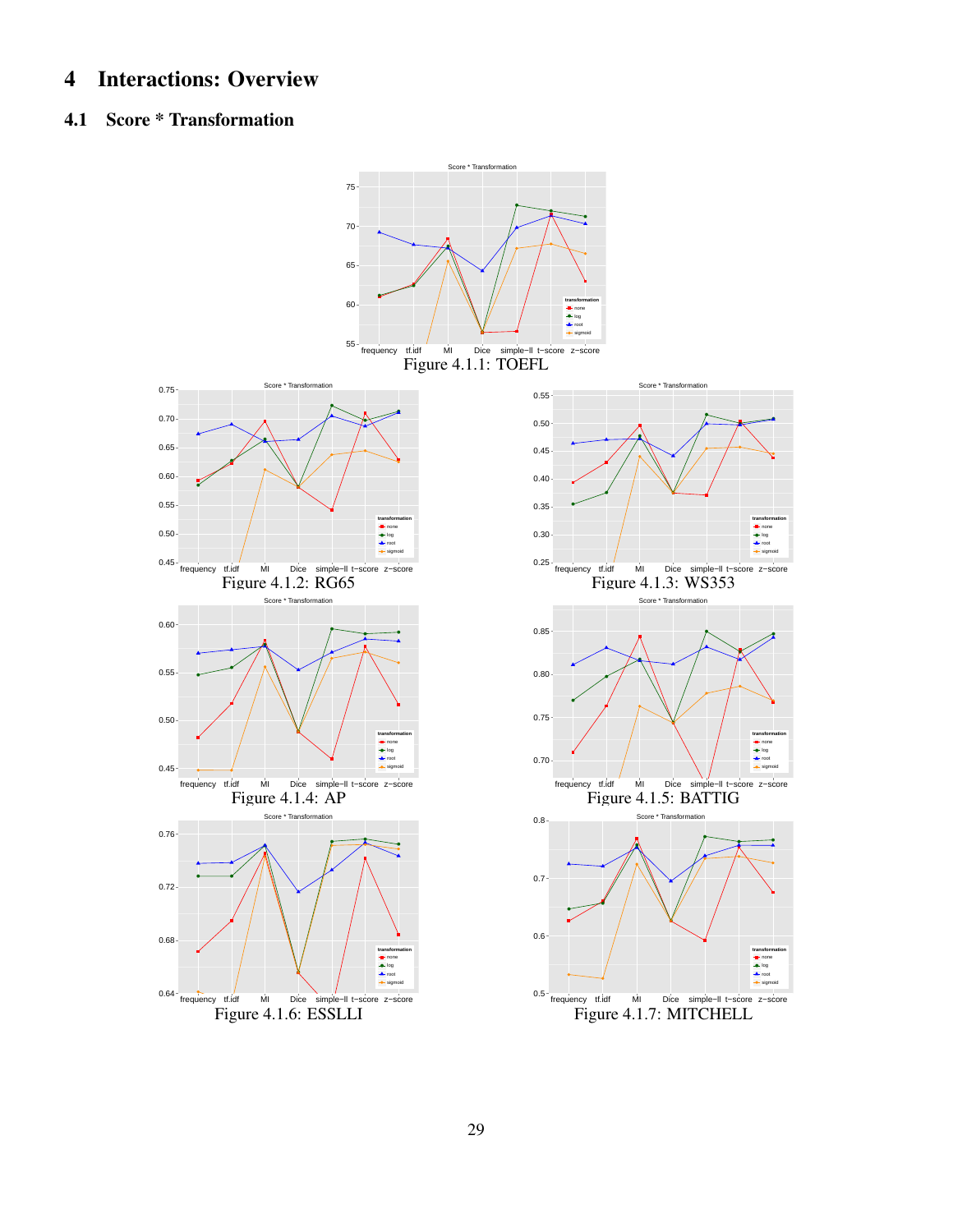<span id="page-29-0"></span>![](_page_29_Figure_1.jpeg)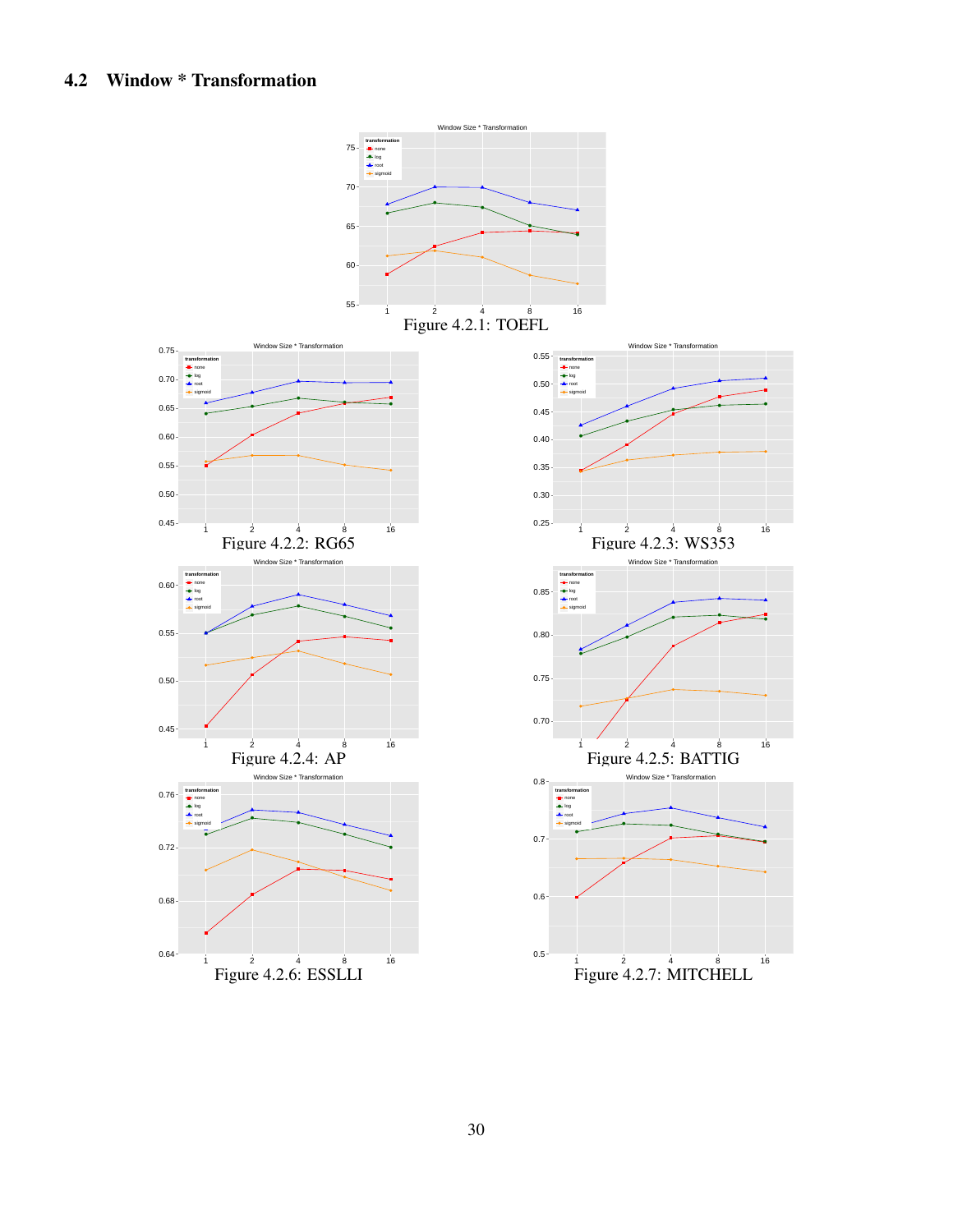### <span id="page-30-0"></span>4.3 Metric \* Number of Latent Dimensions

![](_page_30_Figure_1.jpeg)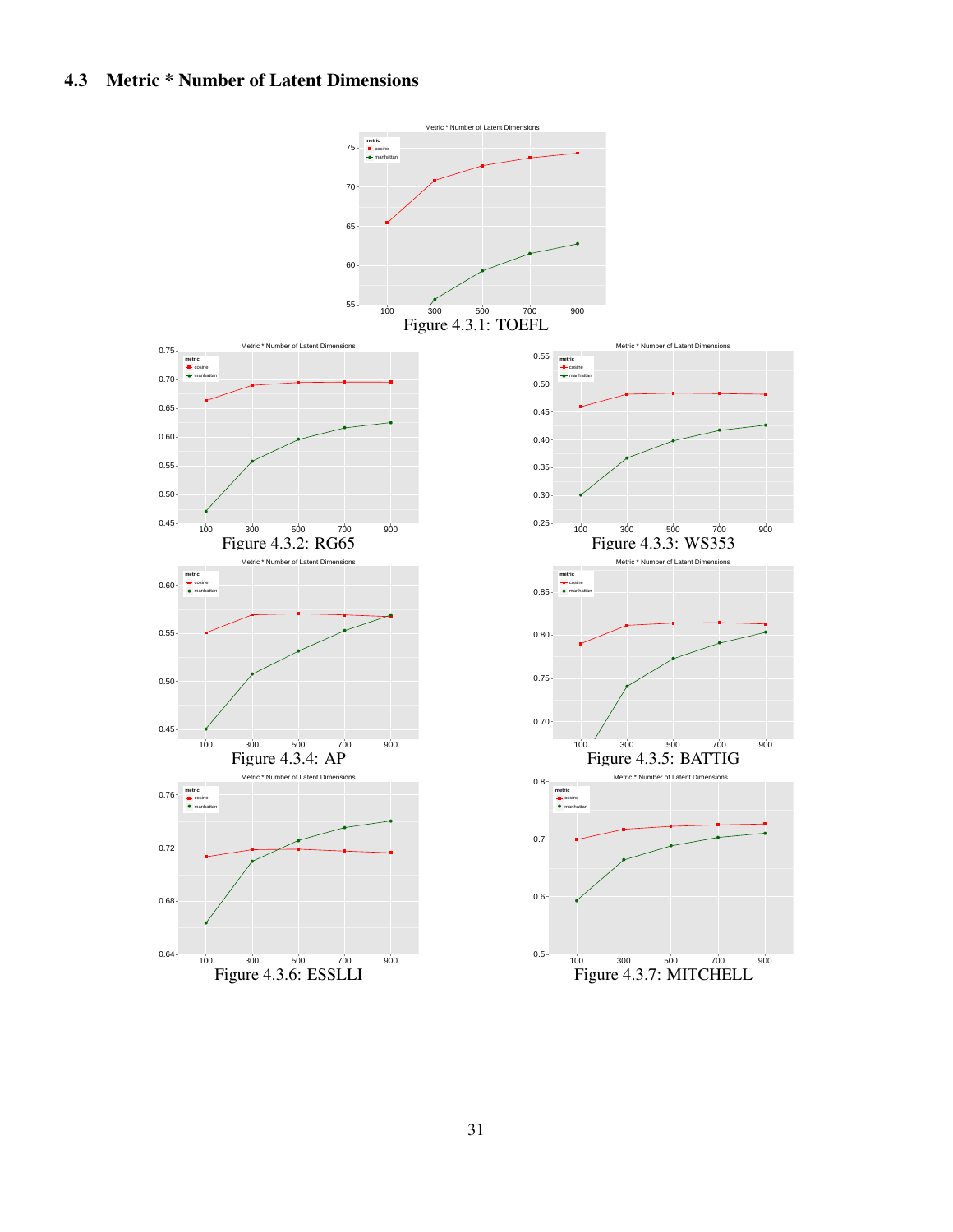## <span id="page-31-0"></span>4.4 Metric \* Number of Skipped Dimensions

![](_page_31_Figure_1.jpeg)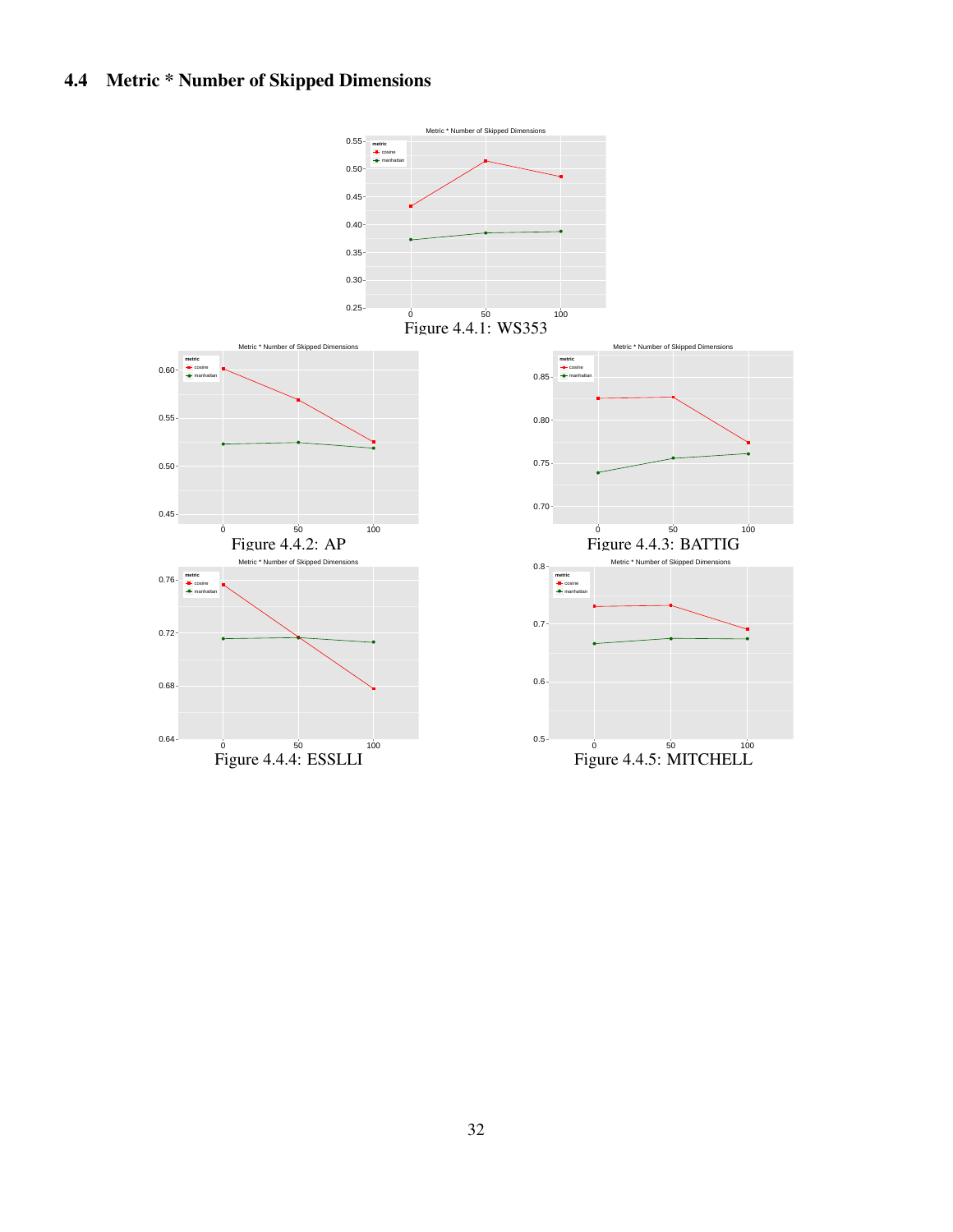### <span id="page-32-0"></span>4.5 Metric \* Number of Context Dimensions

![](_page_32_Figure_1.jpeg)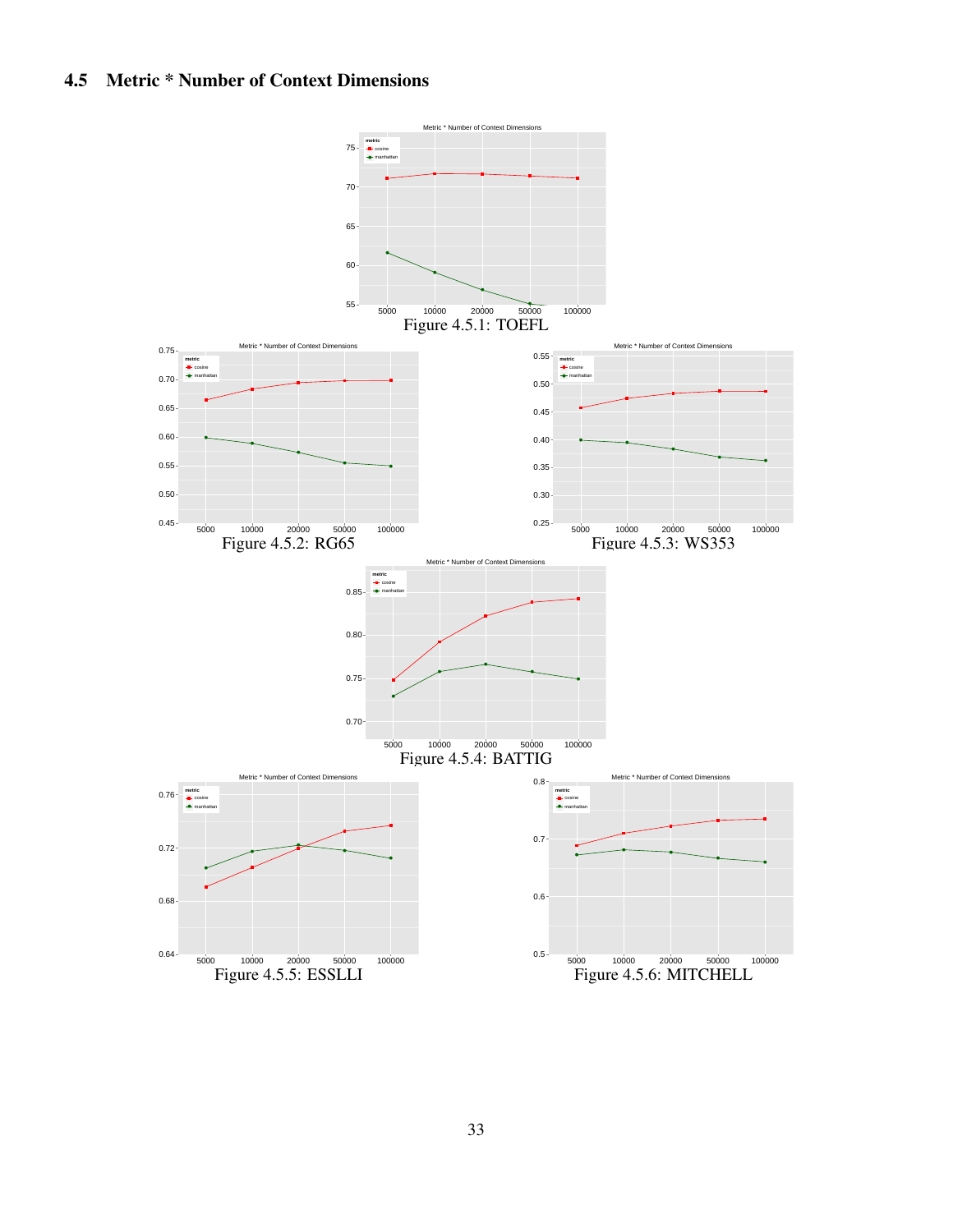## <span id="page-33-0"></span>4.6 Corpus \* Metric

![](_page_33_Figure_1.jpeg)

![](_page_33_Figure_2.jpeg)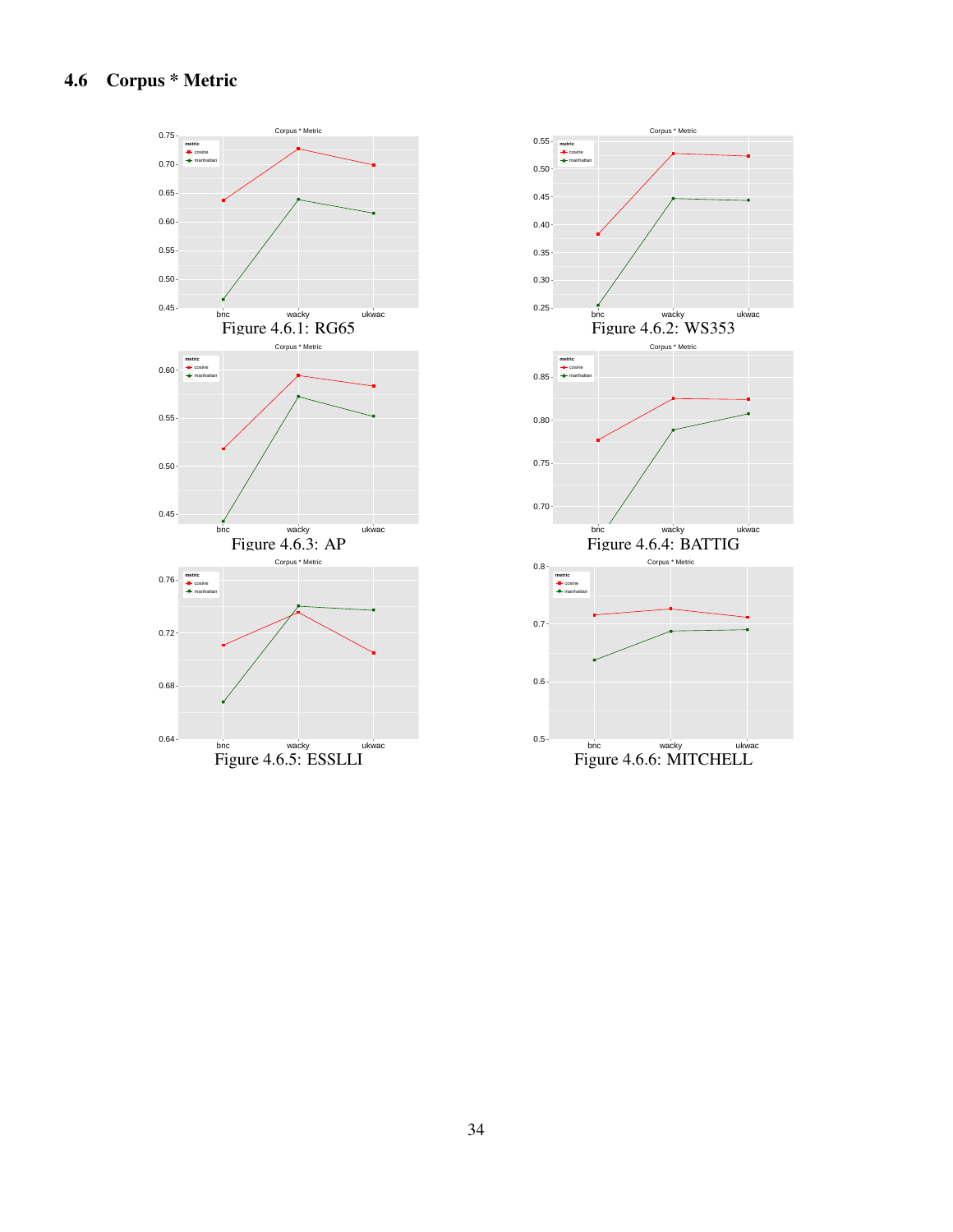### <span id="page-34-0"></span>5 Clustering algorithms and packages: PAM vs CLUTO

<span id="page-34-1"></span>This appendix summarizes the results of the comparison between the clustering performance achieved by partitioning around medoids using the pam function from the R package cluster (with standard settings), and the performance achieved for the same vectors by the CLUTO toolkit with standard settings (Karypis, 2003). Table [5.1](#page-34-1) and [5.2](#page-34-2) report the results achieved with the *cosine distance metric* for the unreduced and reduced experimental runs. We conduct a paired t-test to check for significant differences between pam and CLUTO in our clustering experiments: table [5.1](#page-34-1) and [5.2](#page-34-2) report, for every comparison, the difference of means (pam minus CLUTO) and the significance value. The cases in which pam turned out to be better are highlighted in bold.

| <b>Dataset</b> | Distance   |     | Rank       |     |
|----------------|------------|-----|------------|-----|
|                | diff.means | n   | diff.means | р   |
| AP             | 0.0105     | *** | 0.0459     | *** |
| Battig         | $-0.0001$  |     | 0.0558     | *** |
| Esslli         | 0.0105     | *** | 0.0459     | *** |
| Mitchell       | $-0.0168$  | *** | 0.0728     | *** |

Table 5.1: pam vs CLUTO: unreduced runs

| <b>Dataset</b> | Distance   |     | Rank       |     |
|----------------|------------|-----|------------|-----|
|                | diff.means | p   | diff.means | p   |
| AP             | 0.02814    | *** | 0.03918    | *** |
| Battig         | 0.02310    | *** | 0.03979    | *** |
| Esslli         | $-0.00740$ | *** | 0.00066    | *** |
| Mitchell       | 0.03999    | *** | 0.05249    | *** |

Table 5.2: pam vs CLUTO: reduced runs

<span id="page-34-2"></span>Even if CLUTO is the standard tool used in DSM evaluation on clustering tasks, we believe that the reassuring performance achieved by pam and its superiority in combination with neighbor *rank* are compelling arguments in favour of pam. Unlike CLUTO's standard algorithm, this choice allows a systematic evaluation of all DSM parameters, including different *metrics* and *relatedness indexes*.

The following plots display the distribution of the difference in clustering purity between pam and CLUTO, all clustering datasets. We report results for the *cosine* metric, comparing *distance* to *neighbor rank*, for both reduced and unreduced runs.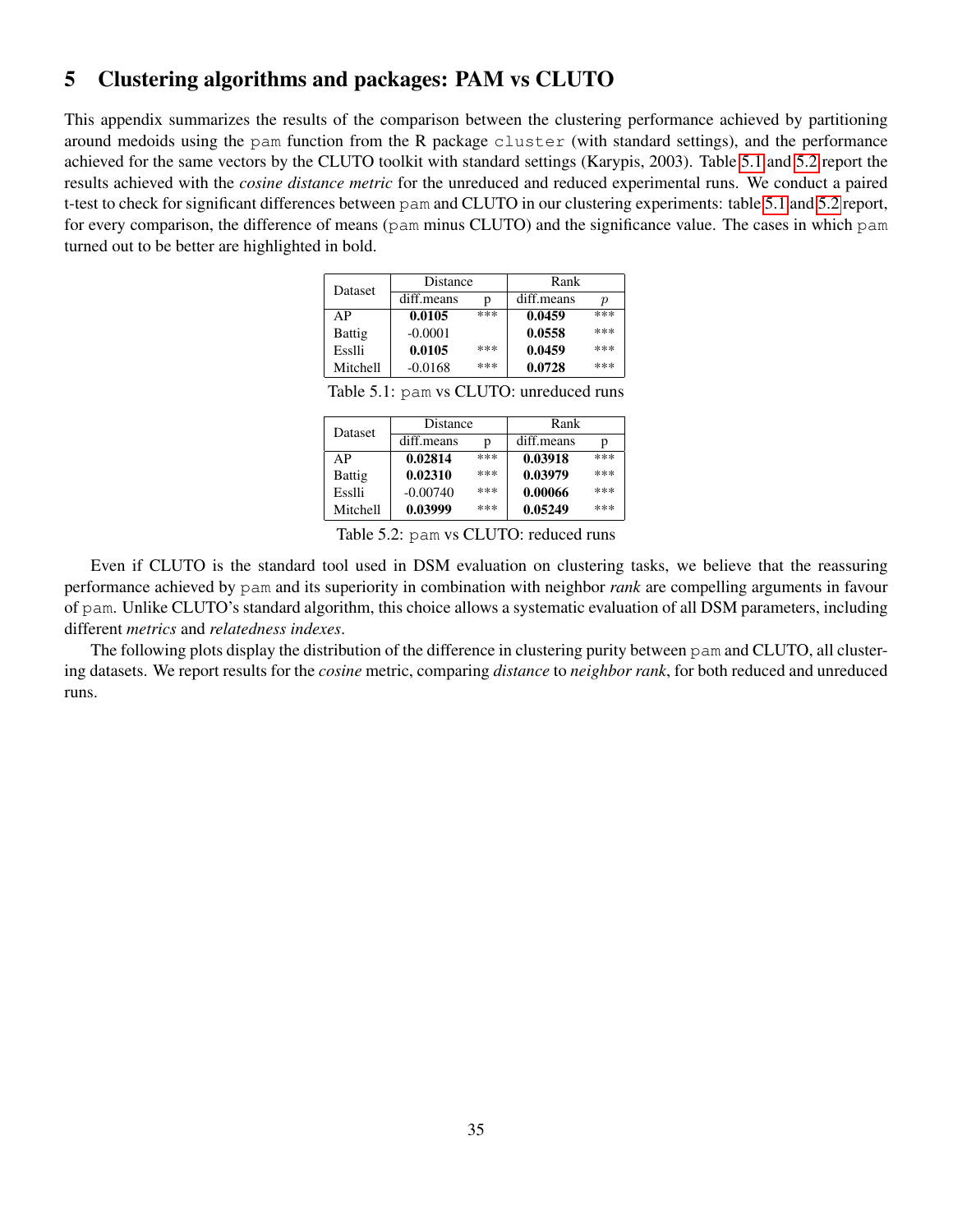![](_page_35_Figure_0.jpeg)

Figure 5.1: PAM vs CLUTO: Almuhareb-Poesio dataset, unreduced runs

![](_page_35_Figure_2.jpeg)

Figure 5.2: PAM vs CLUTO: Almuhareb-Poesio dataset, reduced runs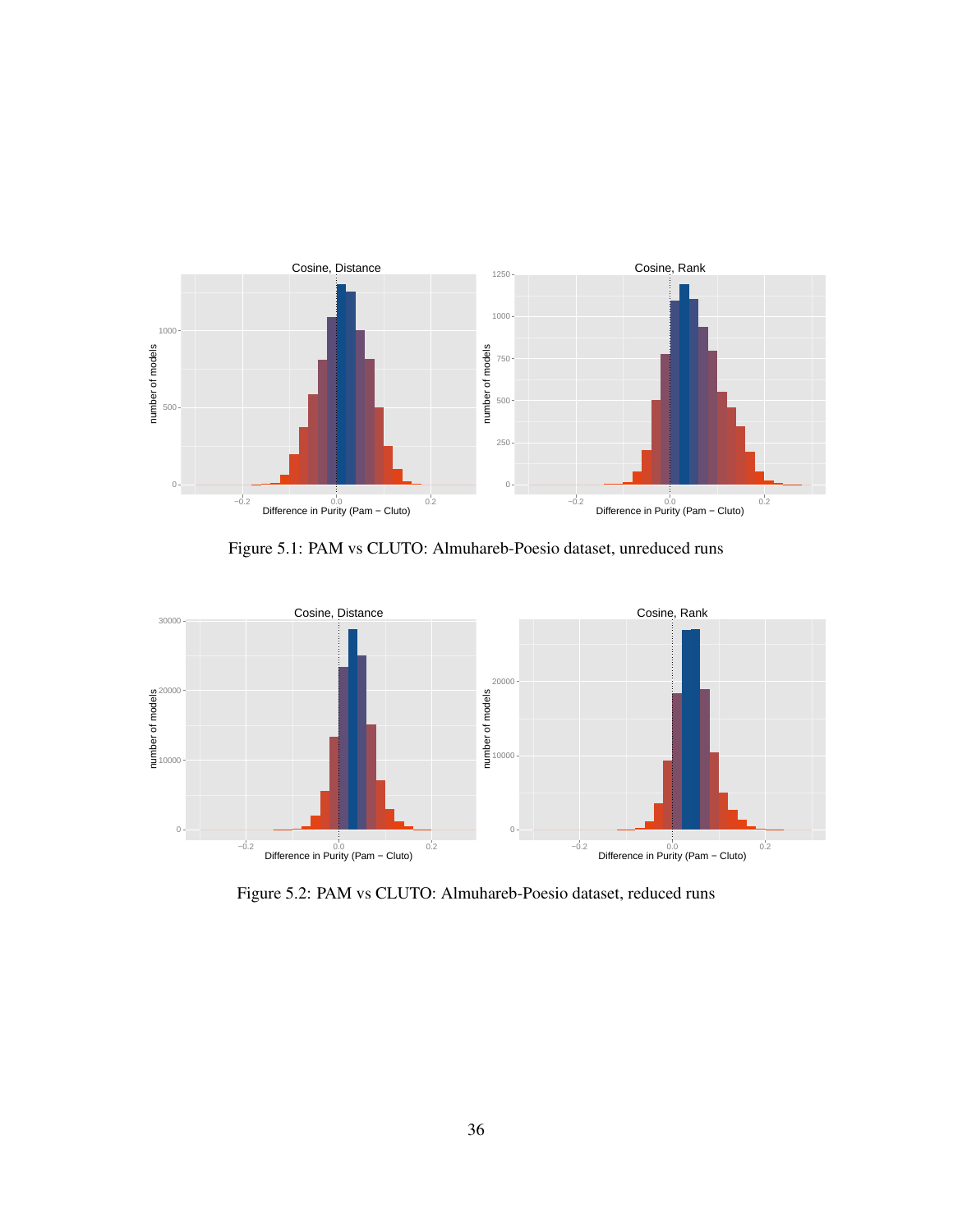![](_page_36_Figure_0.jpeg)

Figure 5.3: PAM vs CLUTO: Battig dataset, unreduced runs

![](_page_36_Figure_2.jpeg)

Figure 5.4: PAM vs CLUTO: Battig dataset, reduced runs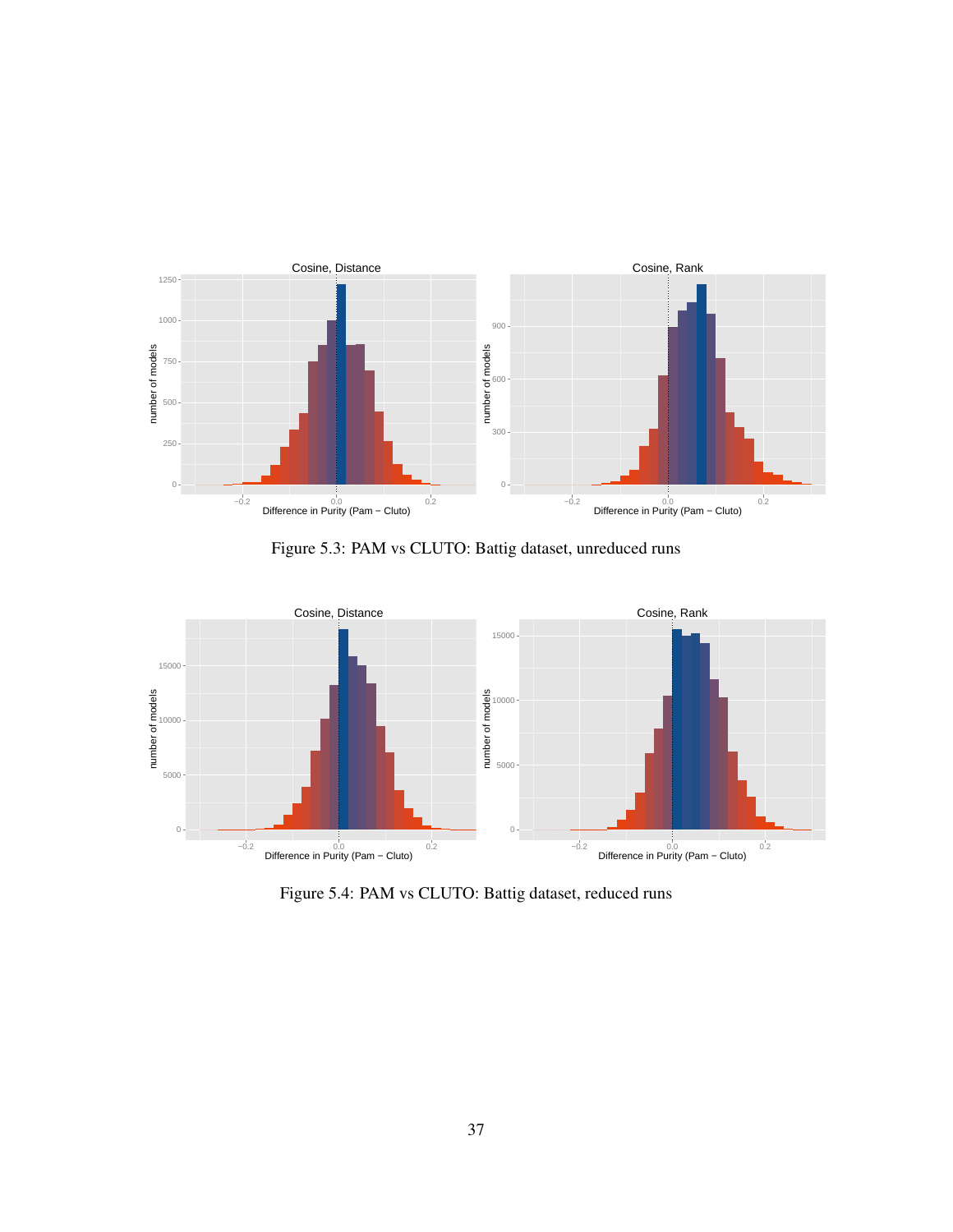![](_page_37_Figure_0.jpeg)

Figure 5.5: PAM vs CLUTO: ESSLLI dataset, unreduced runs

![](_page_37_Figure_2.jpeg)

Figure 5.6: PAM vs CLUTO: ESSLLI dataset, reduced runs